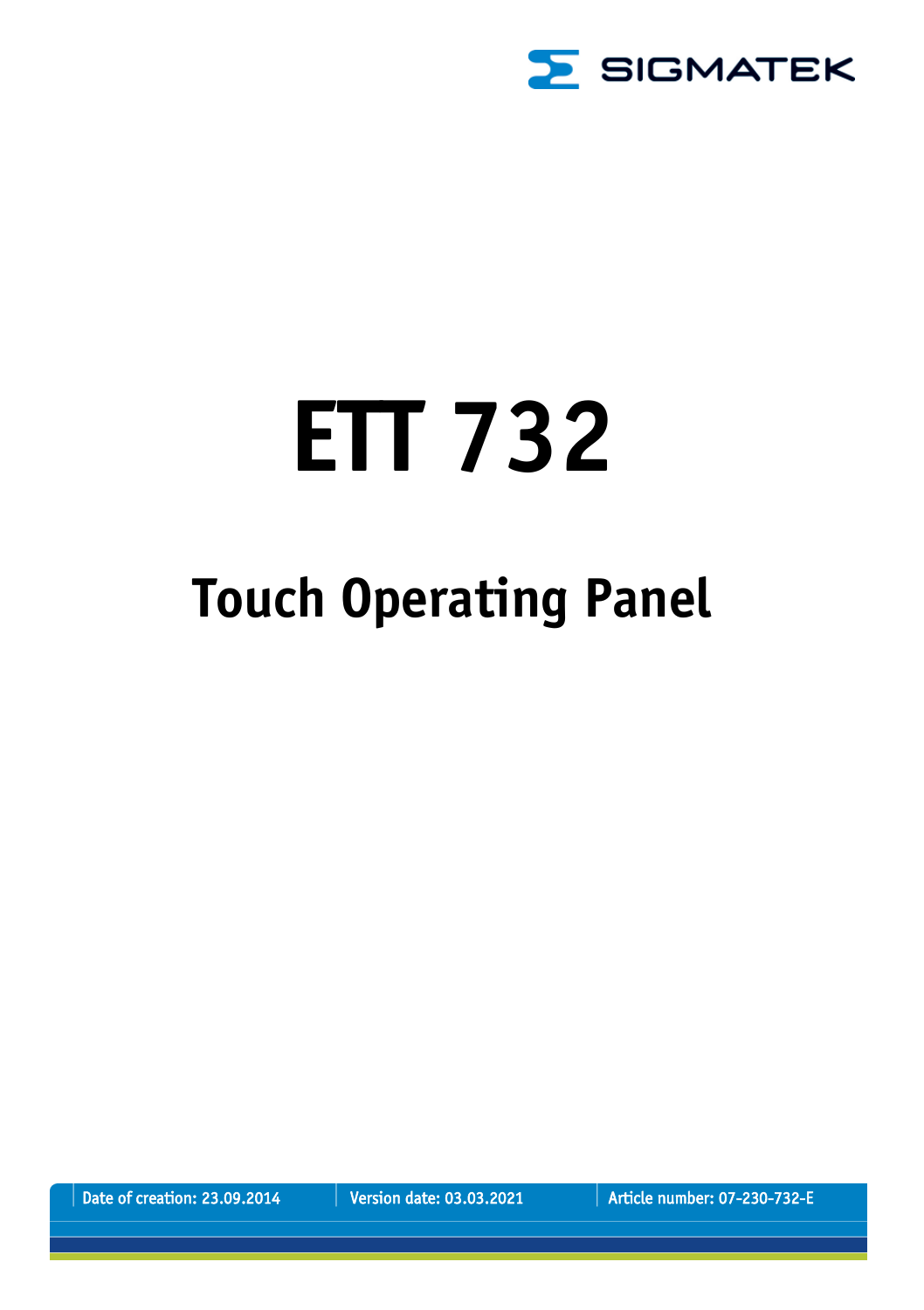**Publisher: SIGMATEK GmbH & Co KG A-5112 Lamprechtshausen Tel.: +43/6274/4321 Fax: +43/6274/4321-18 Email: office@sigmatek.at WWW.SIGMATEK-AUTOMATION.COM**

> **Copyright © 2014 SIGMATEK GmbH & Co KG**

#### **Translation from German**

**All rights reserved. No part of this work may be reproduced, edited using an electronic system, duplicated or distributed in any form (print, photocopy, microfilm or in any other process) without the express permission.**

**We reserve the right to make changes in the content without notice. The SIGMATEK GmbH & Co KG is not responsible for technical or printing errors in the handbook and assumes no responsibility for damages that occur through use of this handbook.**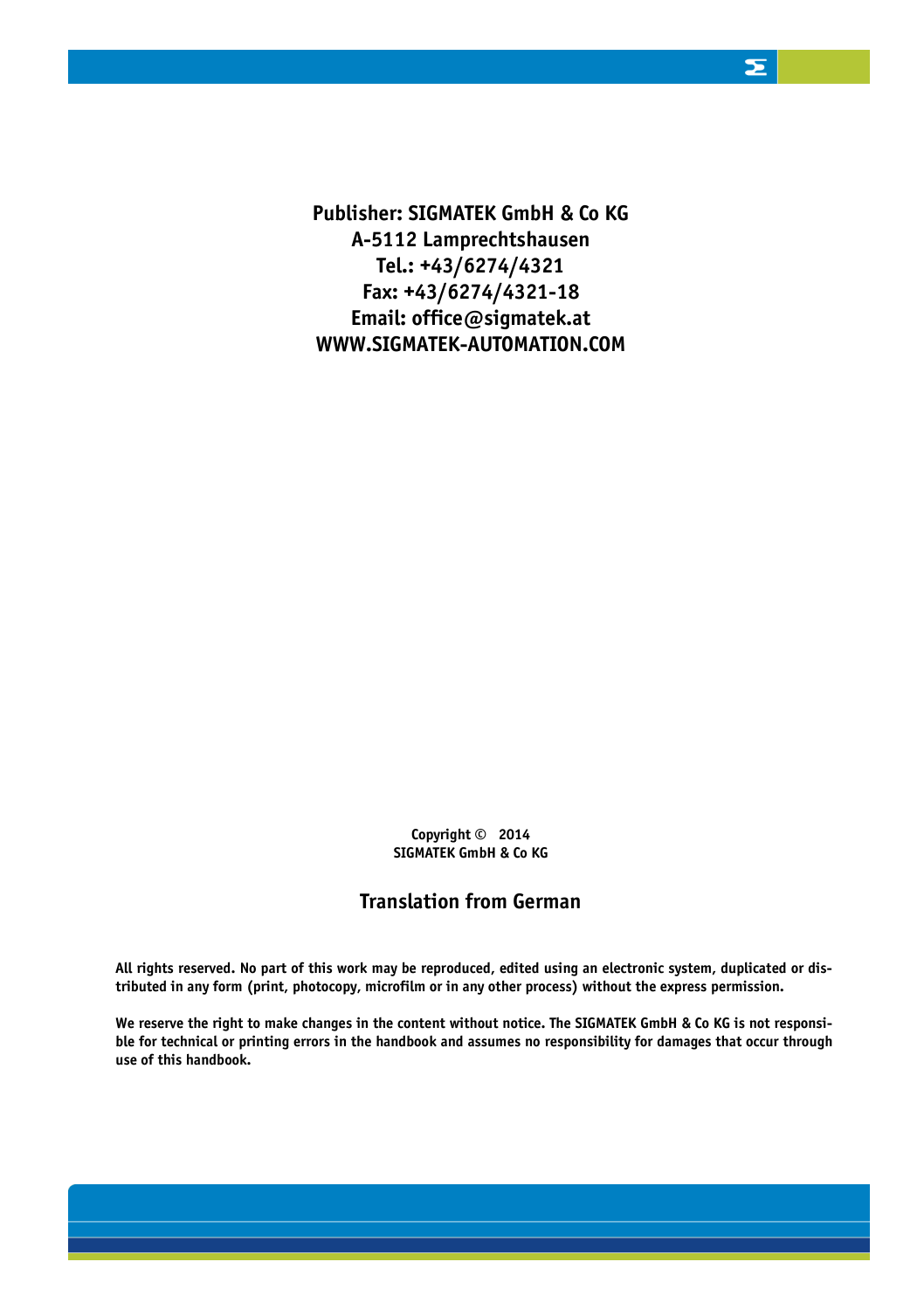## **Touch Operating Panel ETT 732**

The ETT 732 is an intelligent terminal for programming and visualization of automated processes. Process diagnostics as well as operating and monitoring automated procedures are simplified using this terminal.

A projected capacitive touch screen serves as the input medium for process data and parameters. The output is shown on a 7" WVGA TFT color display.

With the LSE mask editor, graphics can be created on the PC, then stored and displayed on the terminal.

The available interfaces can be used to exchange process data or configure the terminals. In the internal Flash memory, the operating system, application and application data are stored.

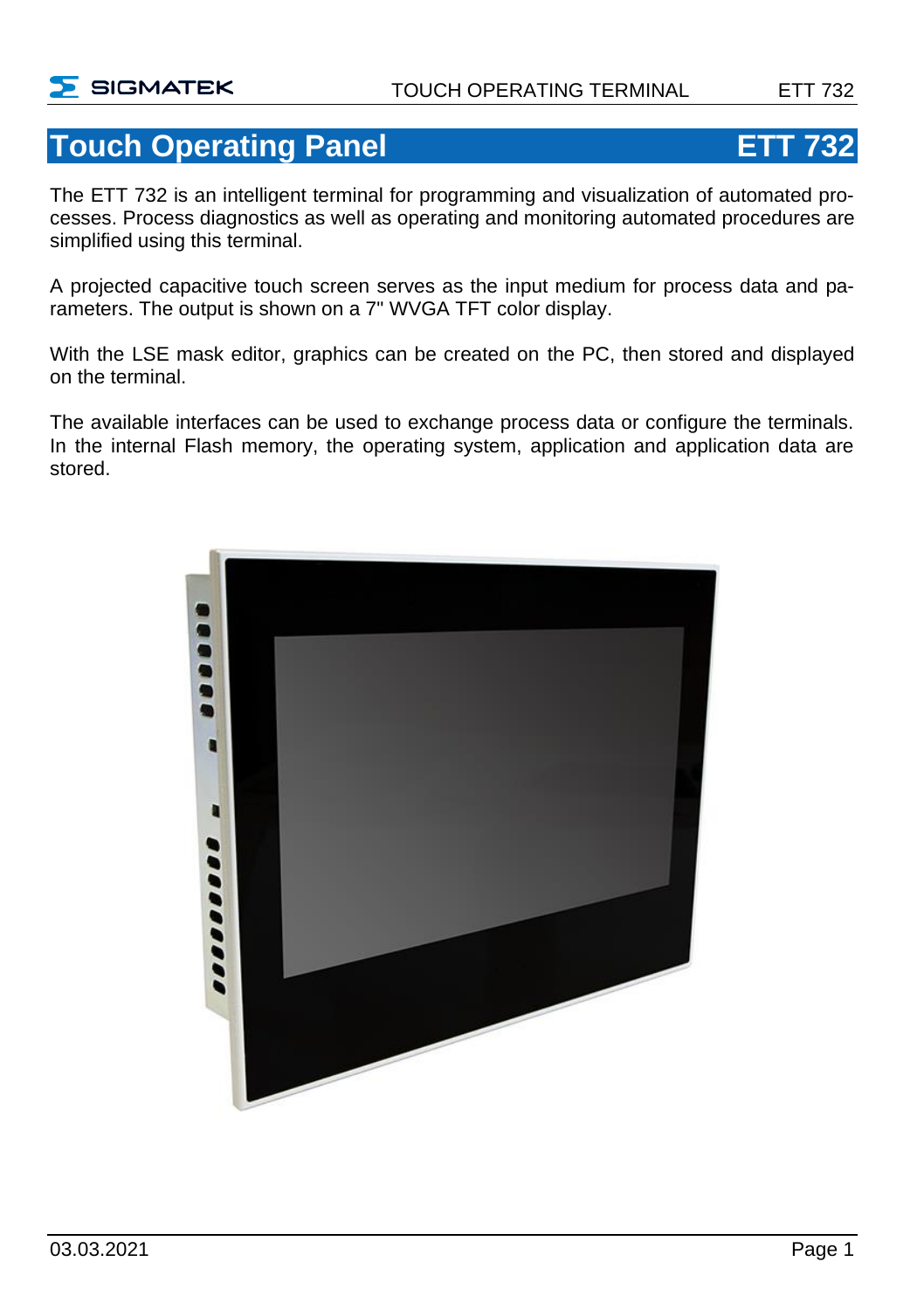

## **Contents**

| 1              |       |  |  |
|----------------|-------|--|--|
|                | 1.1   |  |  |
|                | 1.2   |  |  |
|                | 1.3   |  |  |
|                | 1.4   |  |  |
|                | 1.5   |  |  |
|                | 1.6   |  |  |
| $\overline{2}$ |       |  |  |
| 3              |       |  |  |
|                | 3.1   |  |  |
|                | 3.1.1 |  |  |
| 4              |       |  |  |
| 5              |       |  |  |
| 6              |       |  |  |
|                | 6.1   |  |  |
|                | 6.2   |  |  |
| $\overline{7}$ |       |  |  |
|                | 7.1   |  |  |
|                | 7.2   |  |  |
|                | 7.3   |  |  |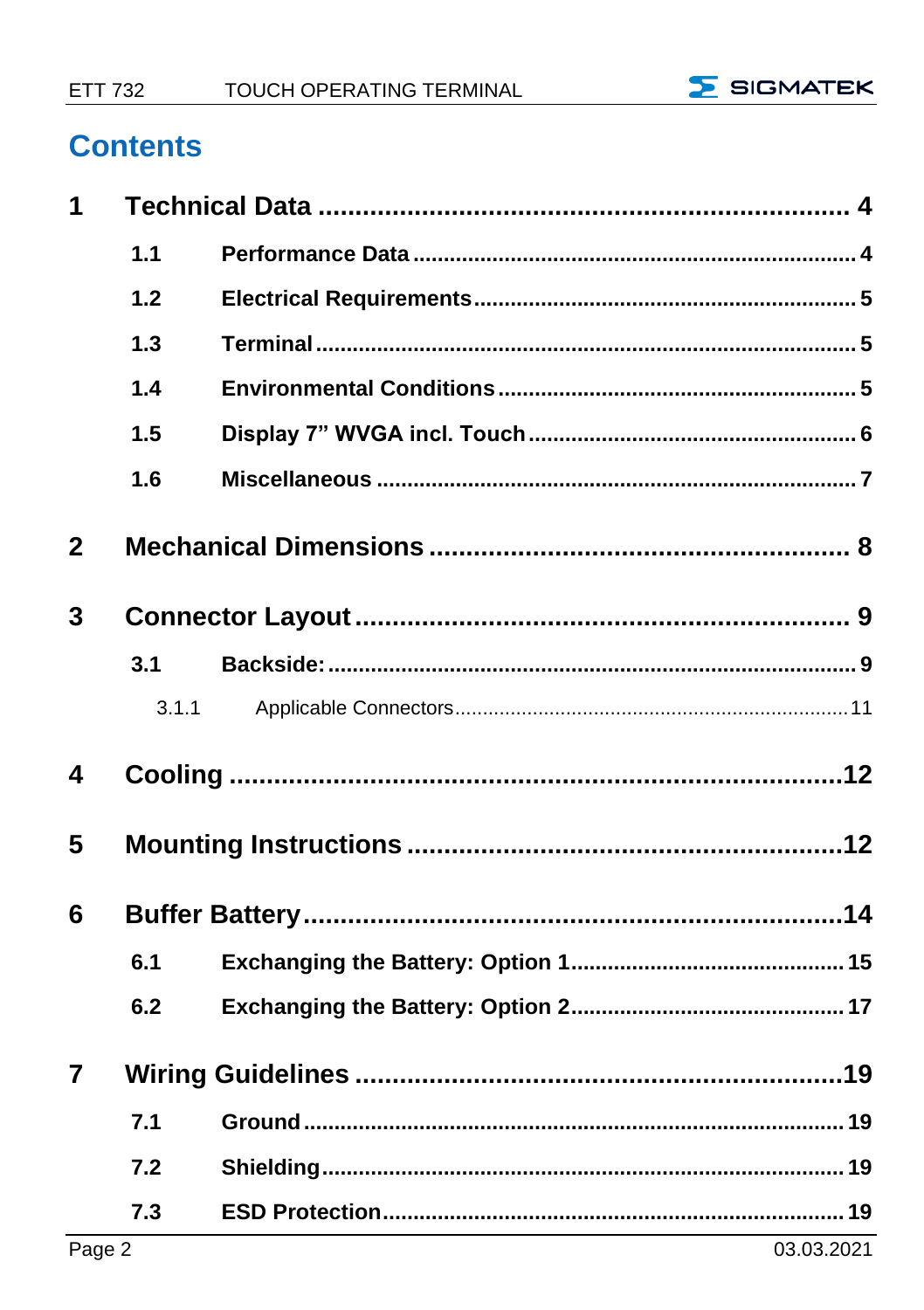|   |     | $\sum$ SIGMATEK | TOUCH OPERATING TERMINAL ETT 732 |  |
|---|-----|-----------------|----------------------------------|--|
|   | 7.4 |                 |                                  |  |
| 8 |     |                 |                                  |  |
| 9 |     |                 |                                  |  |
|   | 9.1 |                 |                                  |  |
|   | 9.2 |                 |                                  |  |
|   | 9.3 |                 |                                  |  |
|   |     |                 |                                  |  |
|   |     |                 |                                  |  |
|   |     |                 |                                  |  |
|   |     |                 |                                  |  |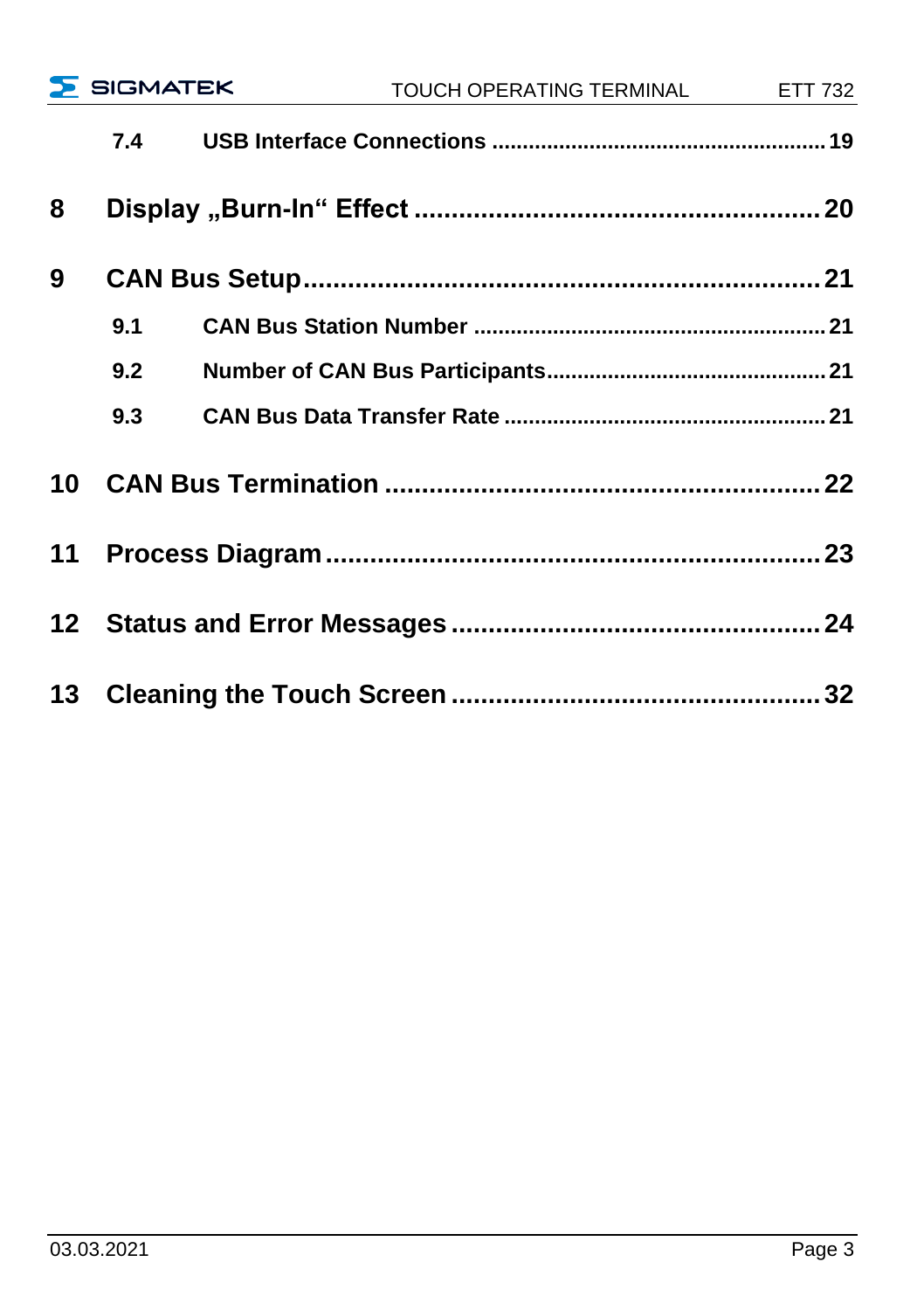

## <span id="page-5-0"></span>**1 Technical Data**

#### <span id="page-5-1"></span>**1.1 Performance Data**

| Processor                                      | EDGE2 Technology                     |  |
|------------------------------------------------|--------------------------------------|--|
| Processor cores                                | 1                                    |  |
| Internal cache                                 | 32-kbyte L1 Instruction Cache        |  |
|                                                | 32-kbyte L1 Data Cache               |  |
|                                                | 512-kbyte L2 Cache                   |  |
| Internal program and<br>data memory (DDR3 RAM) | 256-Mbyte                            |  |
| Internal remnant<br>data memory                | 256-kbyte SRAM (battery buffered)    |  |
| Internal storage device                        | 512-Mbyte NAND Flash                 |  |
| Internal I/O                                   | no                                   |  |
| Interfaces                                     | 1x USB 2.0 (Type A)                  |  |
|                                                | 1x Ethernet 10/100 (RJ45)            |  |
|                                                | 2x CAN bus (6-pin Weidmüller)        |  |
|                                                | 1x RS232 (9-pin D-Sub)               |  |
| Internal interface connections                 | 1x TFT LCD color display             |  |
| and devices                                    | 1x touch                             |  |
| Display                                        | 7" TFT color display                 |  |
| Resolution                                     | 800 x 480 Pixel                      |  |
| Control panel                                  | touch screen (projective capacitive) |  |
| Signal generator                               | no                                   |  |
| Status LEDs                                    | no                                   |  |
| Real-time clock                                | yes                                  |  |
| Cooling                                        | passive (fanless)                    |  |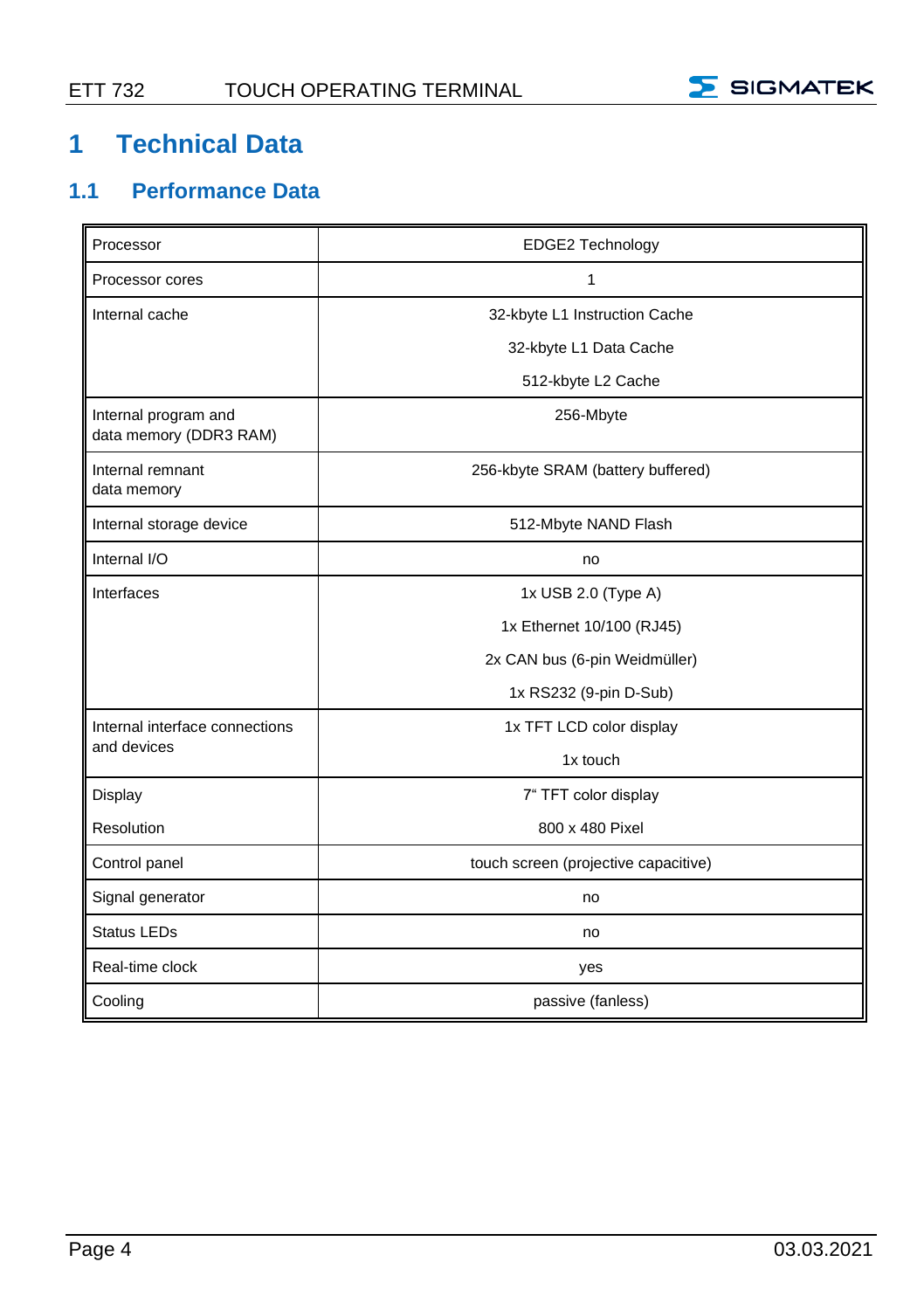

#### <span id="page-6-0"></span>**1.2 Electrical Requirements**

| Supply voltage                                     | typically $+24$ V DC $(+18-30$ V DC)                                                                                   |                                                     |
|----------------------------------------------------|------------------------------------------------------------------------------------------------------------------------|-----------------------------------------------------|
| Current consumption of<br>power supply at +24 V    | typically 200 mA<br>(without externally connected devices)                                                             | maximum 340 mA<br>(with external devices connected) |
| Current consumption of<br>standby voltage at +24 V | typically 110 mA<br>(without externally connected devices)                                                             | maximum 180 mA<br>(with external devices connected) |
| Inrush current                                     | 600 mA (1 ms)                                                                                                          |                                                     |
| UL standard                                        | for $UL^{(1)}$ : must be supplied with SELV / PELV and Limited Energy<br>Digital output also is SELV / Limited Energy. |                                                     |

(1) In US according to Class 2 UL 1310 or UL 61010-1, 3<sup>rd</sup> edition, chapter 9.4 or LPS (limited power supply) UL 60950-1 or Limited Energy UL 1585

#### <span id="page-6-1"></span>**1.3 Terminal**

| Dimensions | 183.6 x 138.8 x 41.9 mm (W x H x D) |
|------------|-------------------------------------|
| Material   | front plate: 4 mm Aluminum          |
| Weight     | circa 600 g                         |

#### <span id="page-6-2"></span>**1.4 Environmental Conditions**

| Storage temperature       | $-10+80 °C$                                               |                                                                     |
|---------------------------|-----------------------------------------------------------|---------------------------------------------------------------------|
| Environmental temperature | $0+60$ °C                                                 |                                                                     |
| Humidity                  | 10-90 %, non-condensing                                   |                                                                     |
| Operating conditions      | Pollution degree 2<br>indoor use<br>altitude up to 2000 m |                                                                     |
| <b>EMC</b> stability      |                                                           | in accordance with product standard EN 60730-1                      |
| Vibration resistance      | EN60068-2-6                                               | 2  9 Hz: amplitude 3.5 mm<br>$9 200$ Hz: 1 g (10 m/s <sup>2</sup> ) |
| Shock resistance          | EN60068-2-27                                              | 15 g (150 m/s <sup>2</sup> )<br>duration 11 ms, 18 Shocks           |
| Protection type           | EN 60529<br>protection through housing                    | front: IP54 (no UL-rating)<br>cover: IP20 (no UL-rating)            |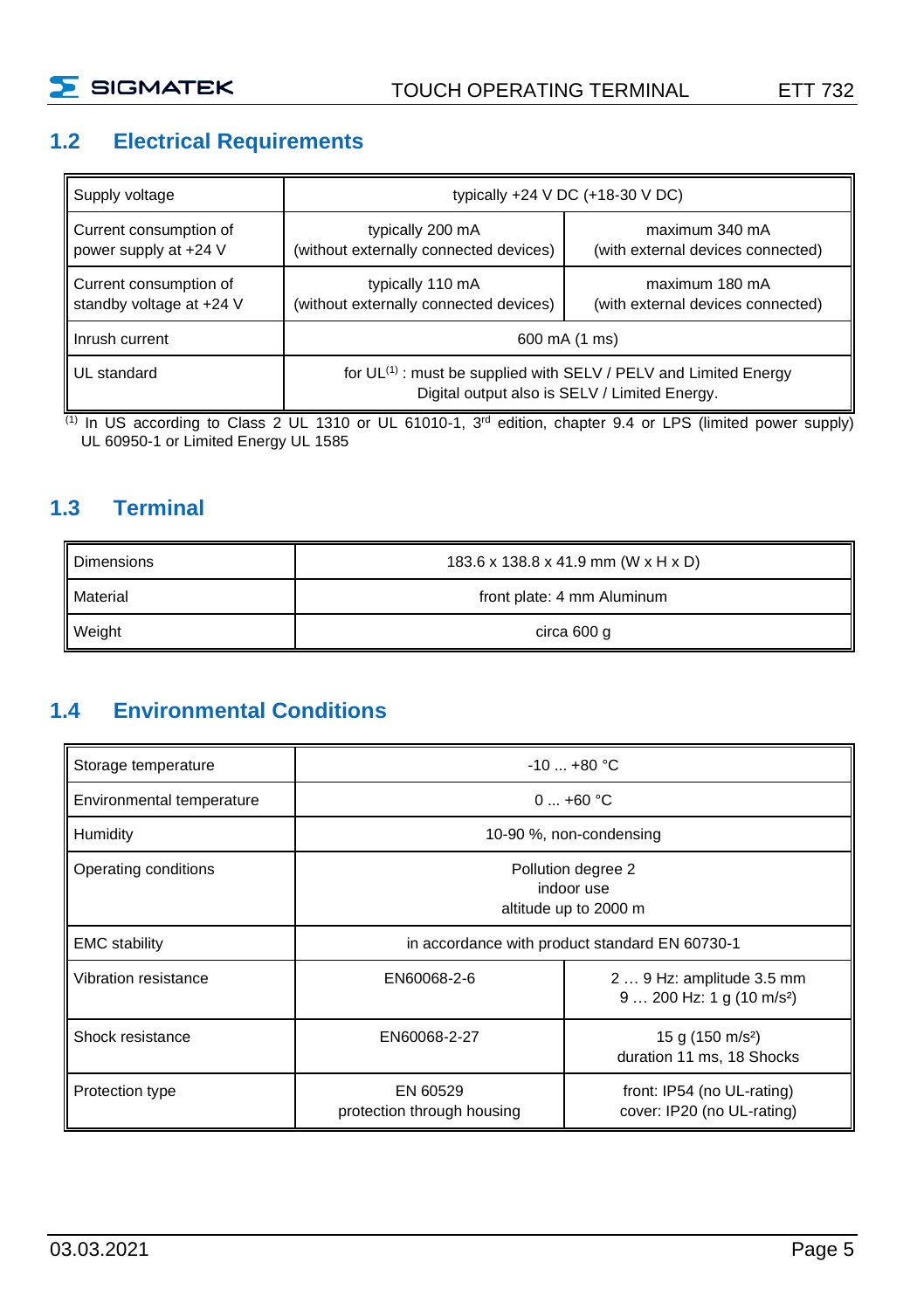

#### <span id="page-7-0"></span>**1.5 Display 7" WVGA incl. Touch**

| Type                 | 7" TFT LCD color display                 |
|----------------------|------------------------------------------|
| Resolution           | WVGA 800 x 480 pixels                    |
| Color depth          | 16 Bit RGB (65K colors)                  |
| LCD mode             | normal white <sup>1</sup>                |
| <b>LCD Polarizer</b> | transmissive <sup>2</sup>                |
| Pixel size           | $0.1926 \times 0.1790$ mm                |
| Number of pixels     | 800*3 (RGB) x 480                        |
| Active surface       | 154.08 x 85.92 mm                        |
| Backlighting         | LED                                      |
| Contrast             | 500:1                                    |
| <b>Brightness</b>    | typically 280 cd/m <sup>2</sup>          |
| Visible field        | left and right 70°, below 70°, above 50° |

<sup>1</sup> If there is no display data, the display is white (LED backlight visible)

<sup>2</sup> Display technology, with which display backlighting is used.

| Touch panel      | projective capacitive touch                  |
|------------------|----------------------------------------------|
| Sensor type      | glass-glass                                  |
| Surface          | 1.0 mm hardened glass front with black frame |
| Surface hardness | 7H pencil hardness according to JIS K5400    |
| Transparency     | $\geq 85 \%$                                 |
| Cleaning         | see chapter: Cleaning the Touch Screen       |

**For input to the touch screen, only the fingers, capacitive touch pens or suitable gloves can be used. No hard or pointed objects can be used. Visualization properties must be adapted to a projected capacitive touch screen.**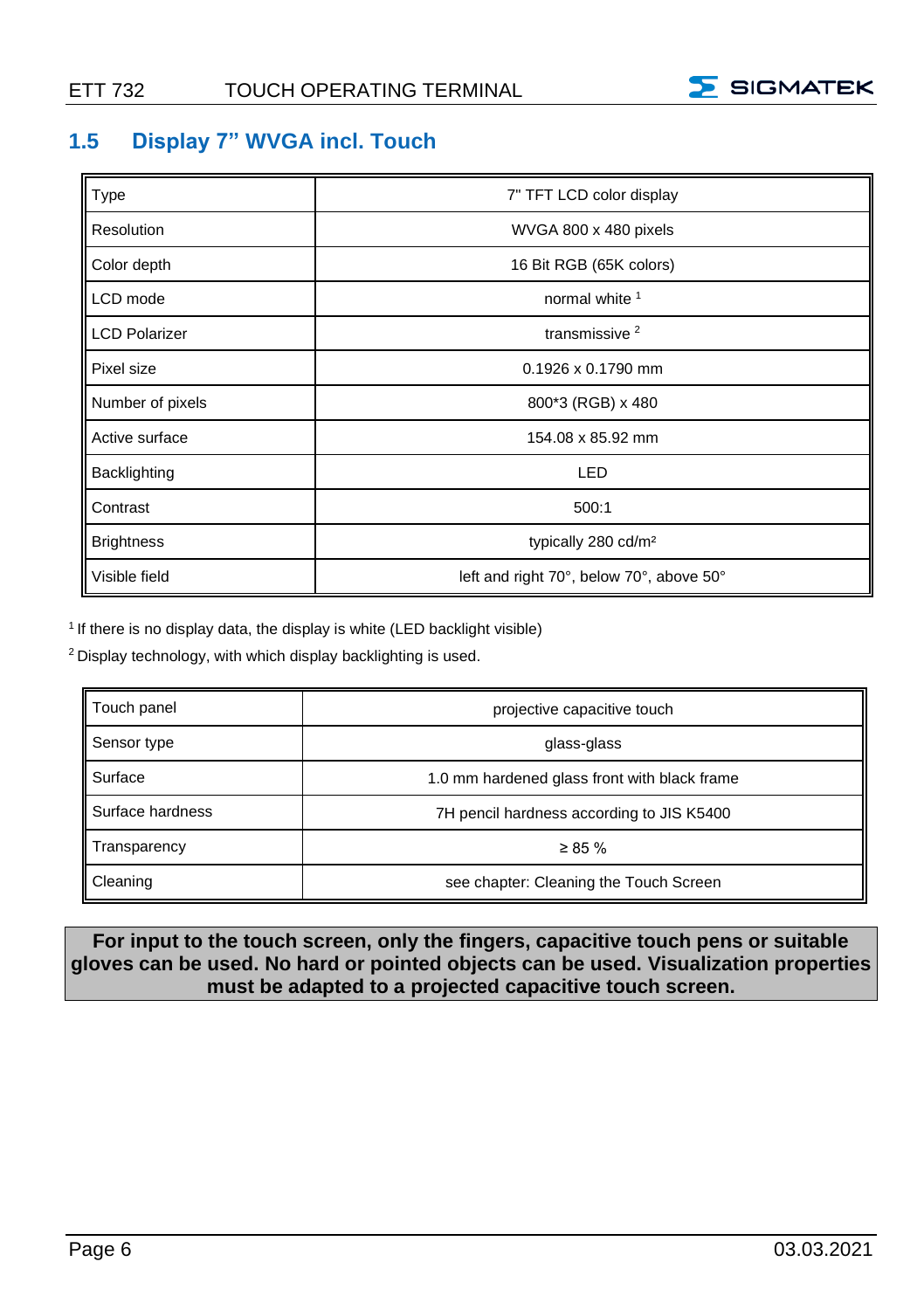

#### <span id="page-8-0"></span>**1.6 Miscellaneous**

| Article number   | 01-230-732     |
|------------------|----------------|
| Hardware version | 1.x            |
| Standard         | UL 61010-2-201 |
| Approbations     | UL, cUL, CE    |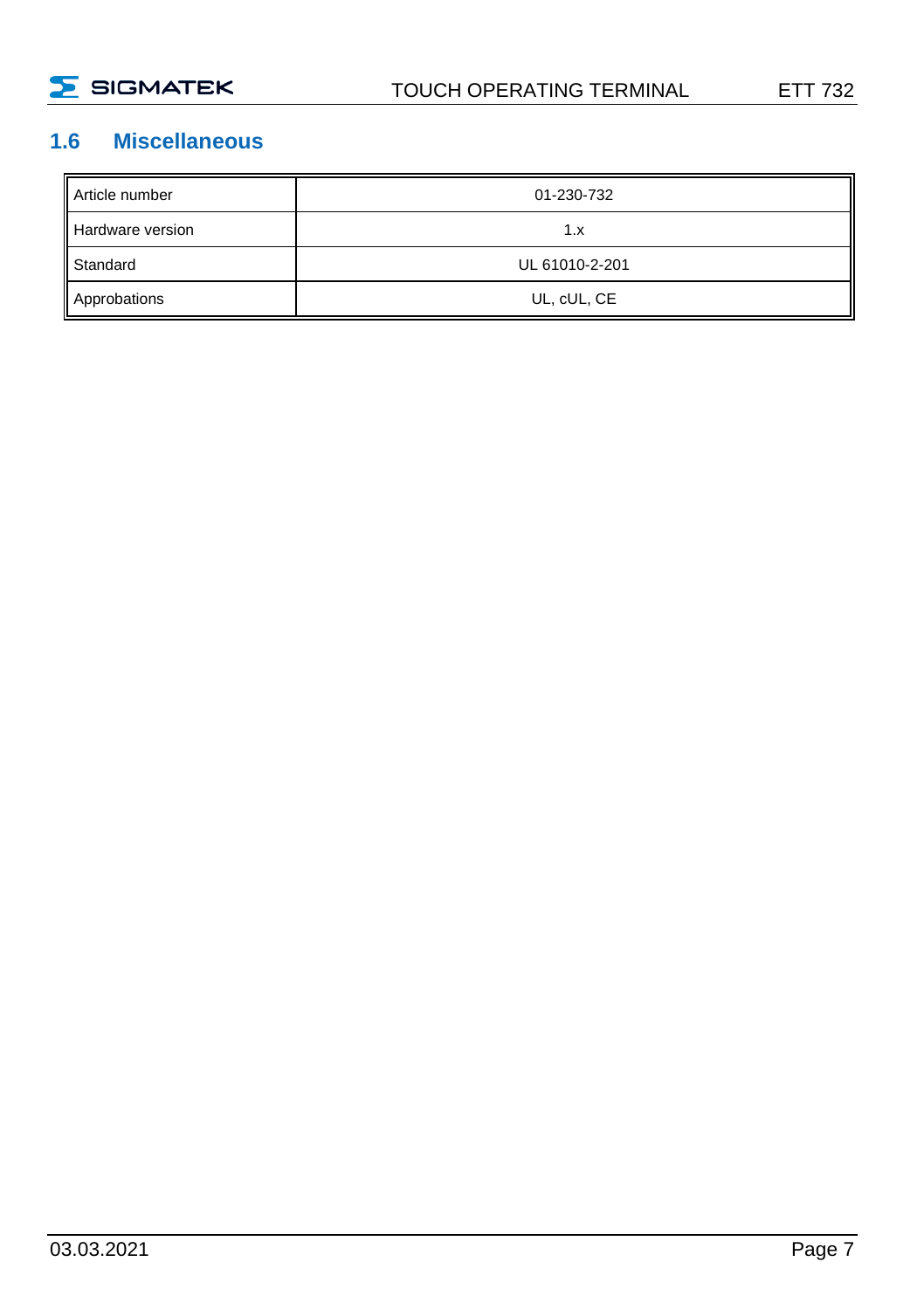

#### <span id="page-9-0"></span>**2 Mechanical Dimensions**

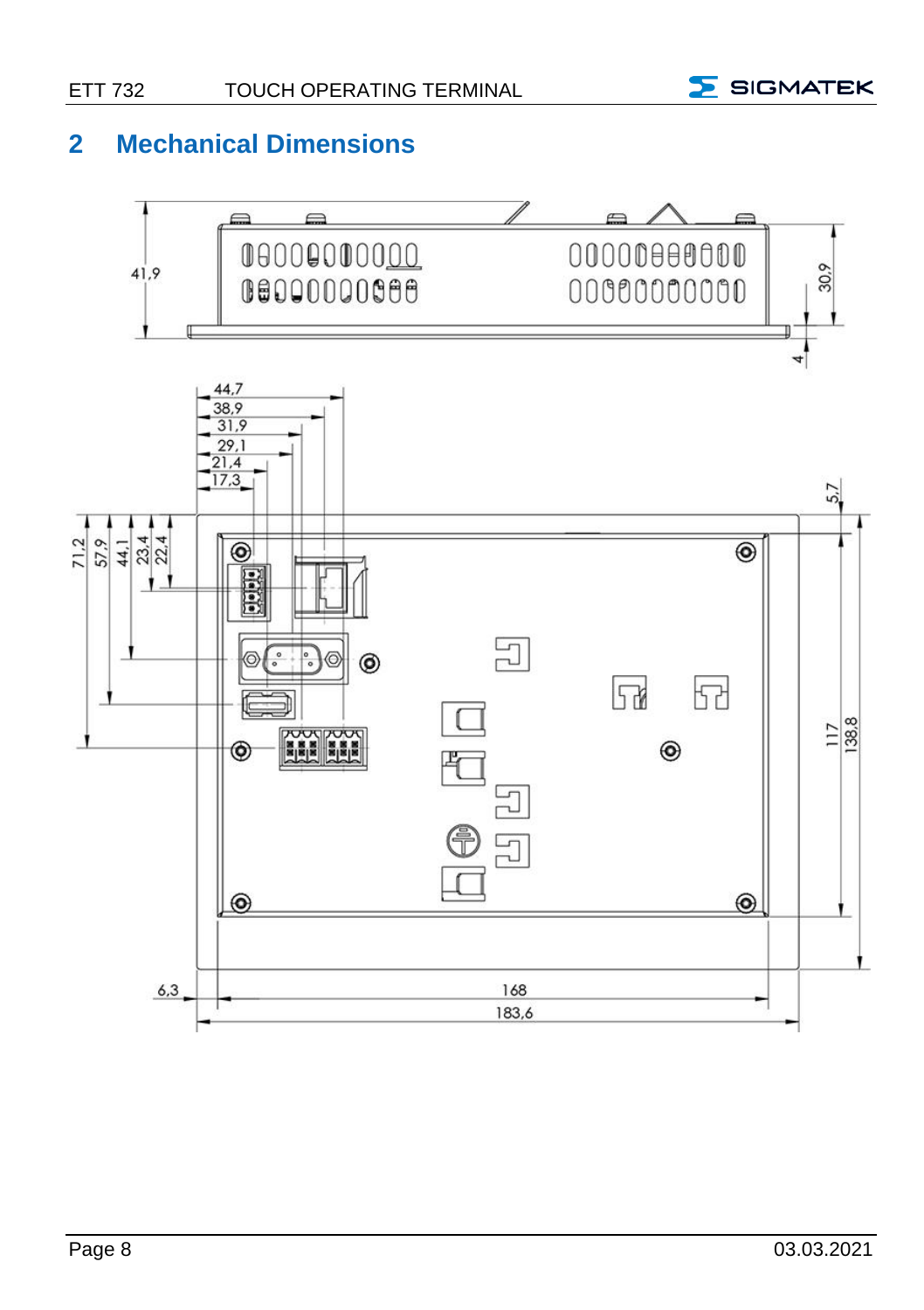#### <span id="page-10-0"></span>**3 Connector Layout**

<span id="page-10-1"></span>**3.1 Backside:**



#### **X1: CAN 1 (6-pin Weidmüller))**



| Pin | <b>Function</b> |
|-----|-----------------|
|     | CAN A (LOW)     |
|     | CAN B (High)    |
| 3   | CAN A (LOW)     |
|     | CAN B (High)    |
| 5   | <b>GND</b>      |
|     | n.c.            |



 $n.c. =$  do not use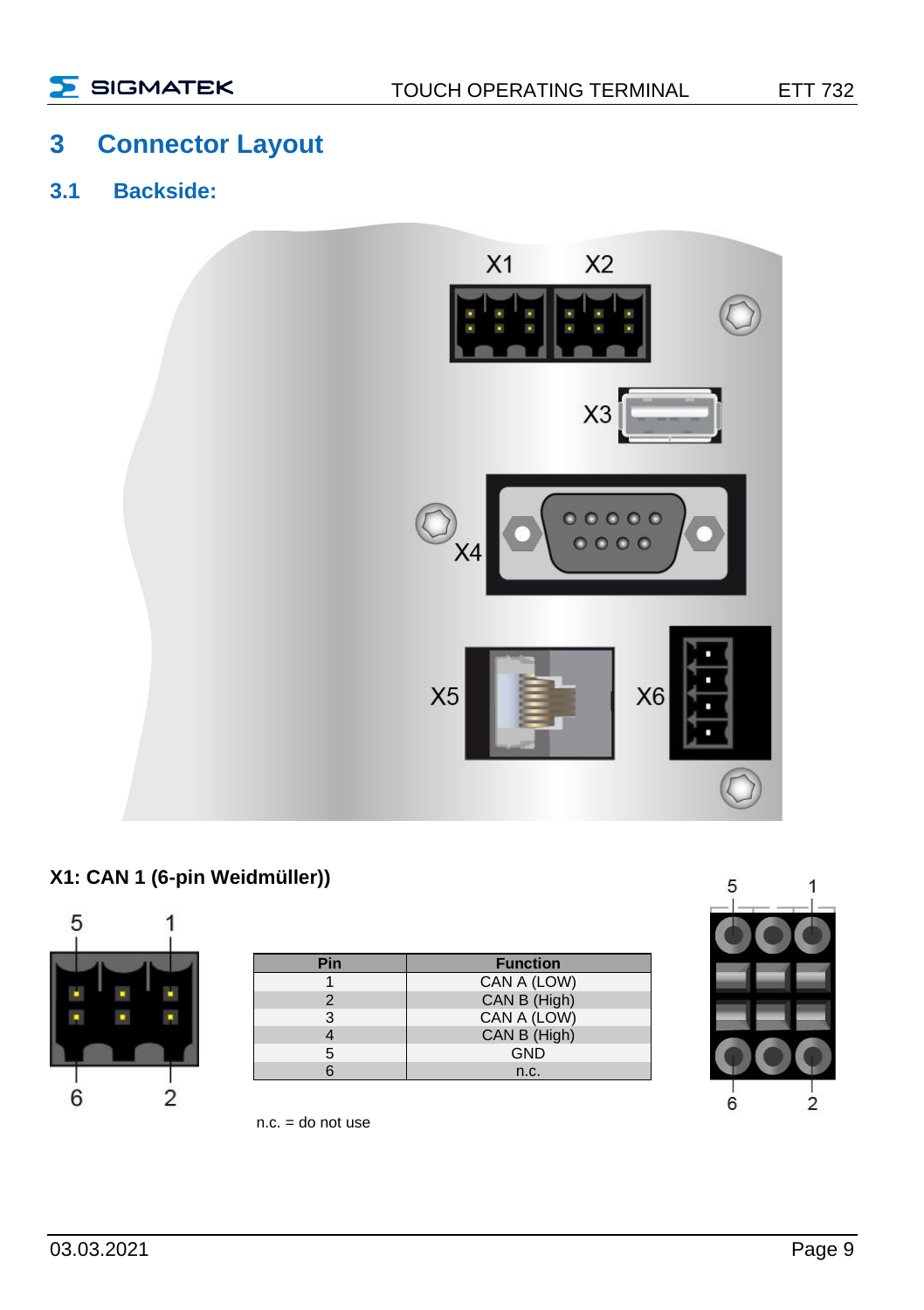

#### **X2: CAN 2 (6-pin Weidmüller)**



| Pin | <b>Function</b> |
|-----|-----------------|
|     | CAN A (LOW)     |
|     | CAN B (High)    |
|     | CAN A (LOW)     |
|     | CAN B (High)    |
|     | <b>GND</b>      |
|     | n.c.            |

 $n.c. =$  do not use



#### **X3: USB 2.0 (Type A)**



| ٦in. | <b>Function</b> |
|------|-----------------|
|      | $+5V$           |
|      | - 11            |
|      | D+              |
|      |                 |

#### **X4: RS232 (D-Sub)**

|                             | Pin            | <b>Function</b> |
|-----------------------------|----------------|-----------------|
|                             |                | <b>DCD</b>      |
|                             | $\overline{2}$ | <b>Rx</b>       |
| $\circ\circ\circ\circ\circ$ | 3              | Tx              |
|                             |                | <b>DTR</b>      |
|                             | 5              | <b>GND</b>      |
|                             | 6              | <b>DSR</b>      |
|                             |                | <b>RTS</b>      |
| У                           | 8              | <b>CTS</b>      |
|                             | 9              | RI              |

#### **X5: Ethernet 10/100 (RJ45)**

|   | Pin | <b>Function</b> |
|---|-----|-----------------|
| 8 |     | $Tx +$          |
|   |     | Tx-             |
|   |     | $Rx +$          |
|   |     | n.c.            |
|   | 5   | n.c.            |
|   |     | $Rx -$          |
|   |     | n.c.            |
|   |     | n.c.            |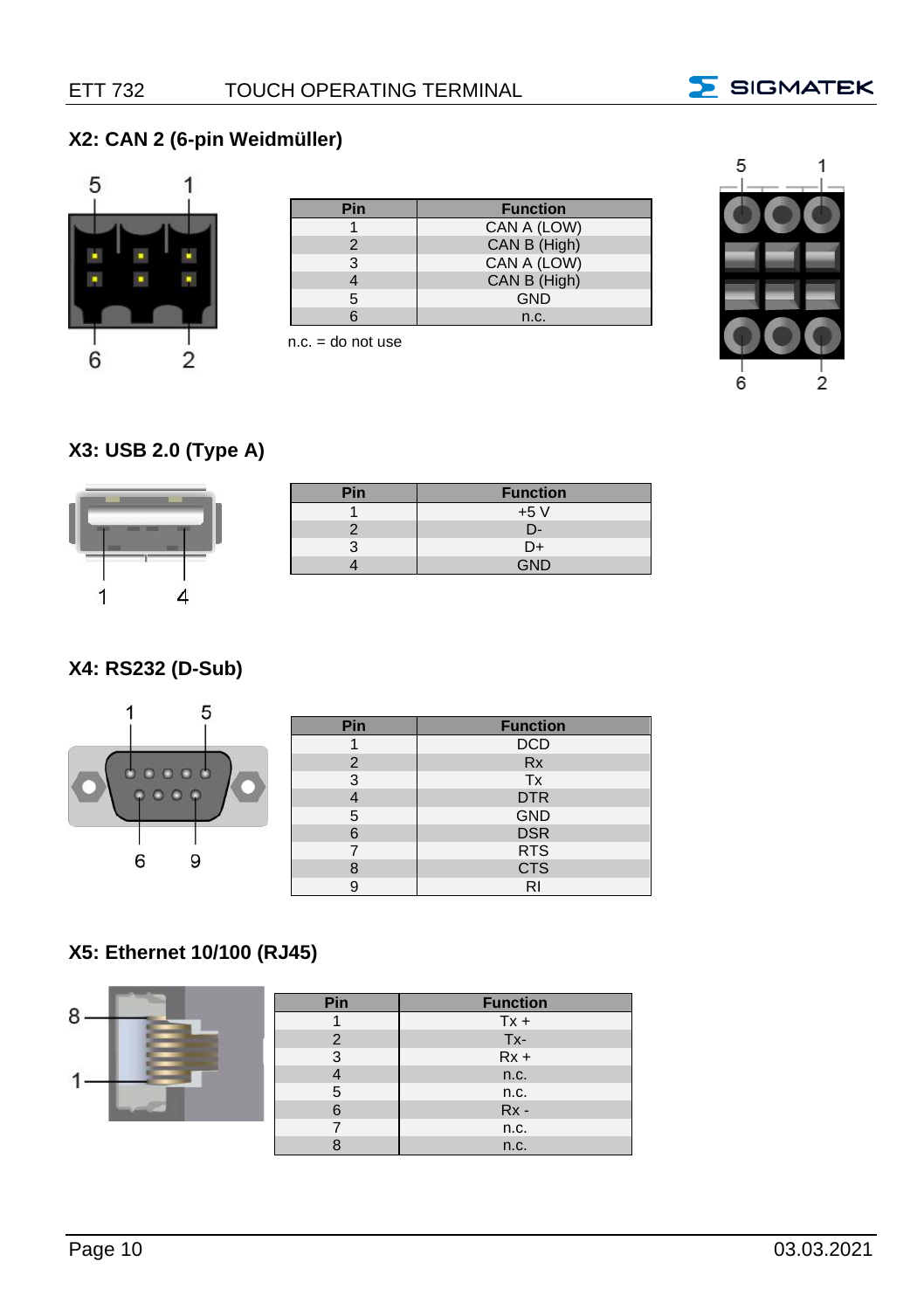**Problems can arise if a control is connected to an IP network, which contains modules that do not have a SIGMATEK operating system. With such devices, Ethernet packets could be sent to the control with such a high frequency (i.e. broadcasts), that the high interrupt load could cause a real-time runtime error or runtime error. By configuring the packet filter (Firewall or Router) accordingly however, it is possible to connect a network with SIGMATEK hardware to a third party network without triggering the error mentioned above.**

**Des problèmes peuvent survenir si un automate est connecté à un réseau IP contenant des modules qui ne fonctionnent pas sous un système d'exploitation SIGMATEK. Avec de tels dispositifs, les paquets Ethernet peuvent être envoyés à l'automate avec une fréquence tellement élevée (càd. diffusion), que les interruptions ainsi générées peuvent provoquer une erreur d'exécution. En configurant d'une façon appropriée le filtre de paquets (pare-feu ou un routeur) il est toutefois possible de connecter un réseau avec le matériel SIGMATEK à un réseau tiers sans déclencher l'erreur mentionnée ci-dessus.**

**X6: Power supply (4-pin Phoenix Contact)**



 $\overline{\phantom{a}}$  SIGMATEK

| Pin | <b>Function</b> |
|-----|-----------------|
|     | $+24$ V DC      |
|     | $+24$ V DC      |
|     | <b>GND</b>      |
|     | GND             |



#### <span id="page-12-0"></span>**3.1.1 Applicable Connectors**

**X1 and X2:** 6-pin Weidmüller plug B2L3.5/6 (included in delivery)

- **X3:** USB 2.0 (Type A) (not included in delivery)
- **X4:** 9-pin D-Sub (not included in delivery)
- **X5:** 8-pin RJ45 (not included in delivery)
- **X6:** 4-pin Phoenix Contact plug with spring terminal FK-MCP 1.5/ 4-ST-3.5 (Included with delivery)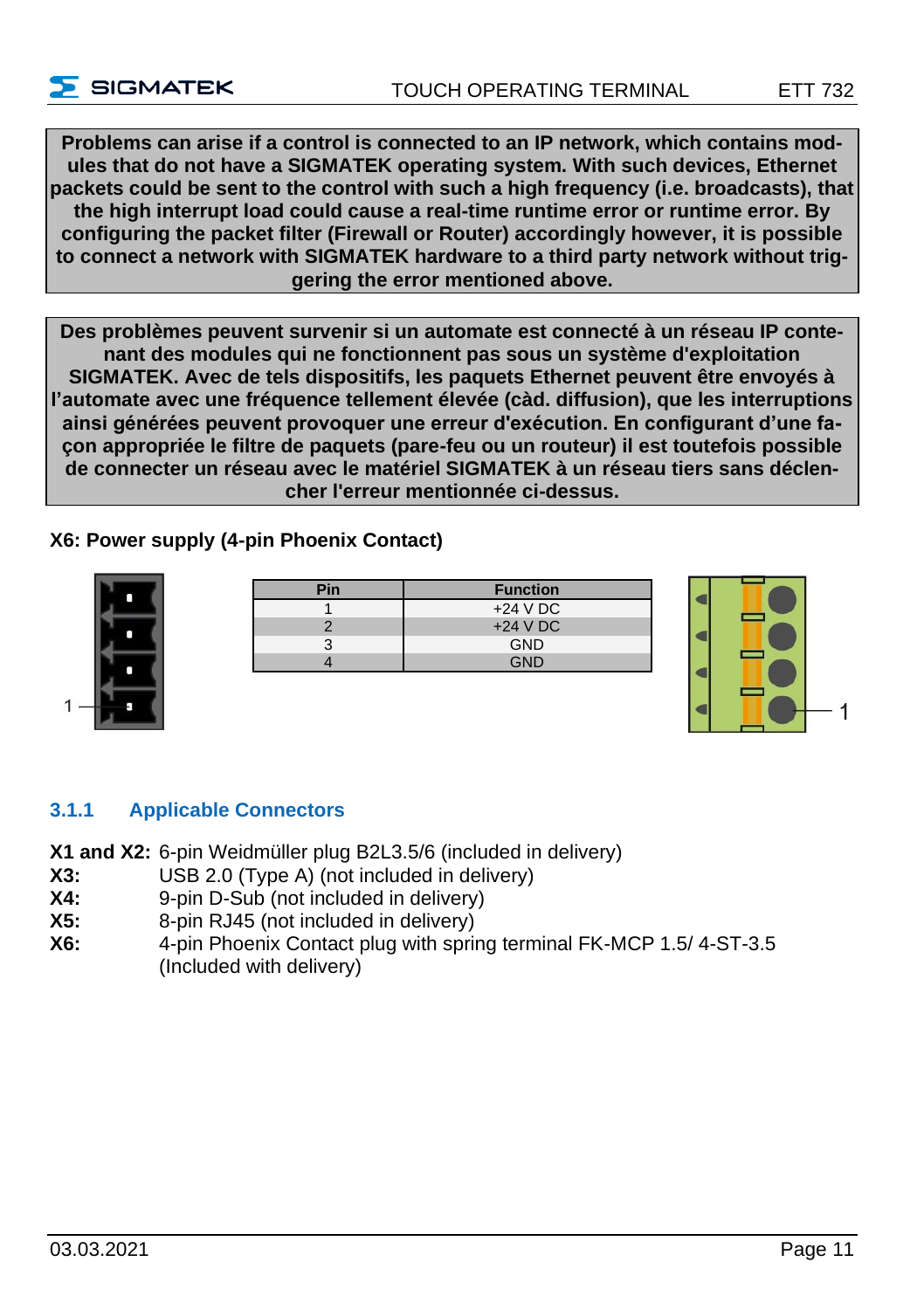

#### <span id="page-13-0"></span>**4 Cooling**

The terminal's power loss can reach up to 7.5 Watts. To ensure the necessary air circulation for cooling, the following mounting instructions must be followed!

## <span id="page-13-1"></span>**5 Mounting Instructions**

The following distance from the housing should be maintained:

- Left, right, below, above 2 cm
- In the rear, 10 cm

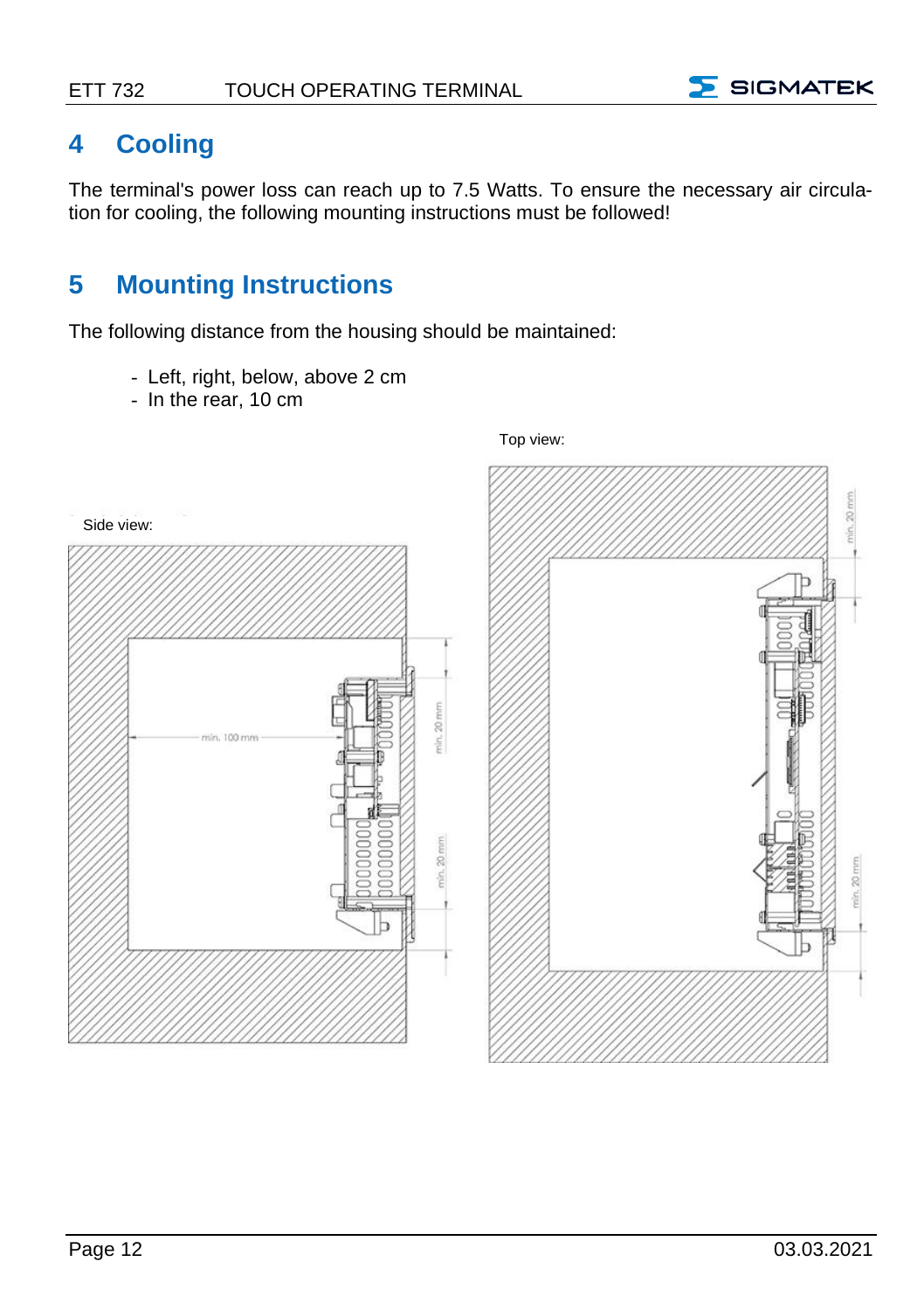A mounting position of 60°- 120° is also required.



The screw-mounted brackets can be tightened with a torque of 0.15-0.20 Nm. For this purpose, a 3 x 0.5 flat-tip screwdriver is required.

To avoid damage to the aluminum frame, it is important to ensure that during installation, the contact surface is clean (free of debris, uneven areas).

Unevenness can lead to stress on the glass/aluminum frame or contamination from dust and water.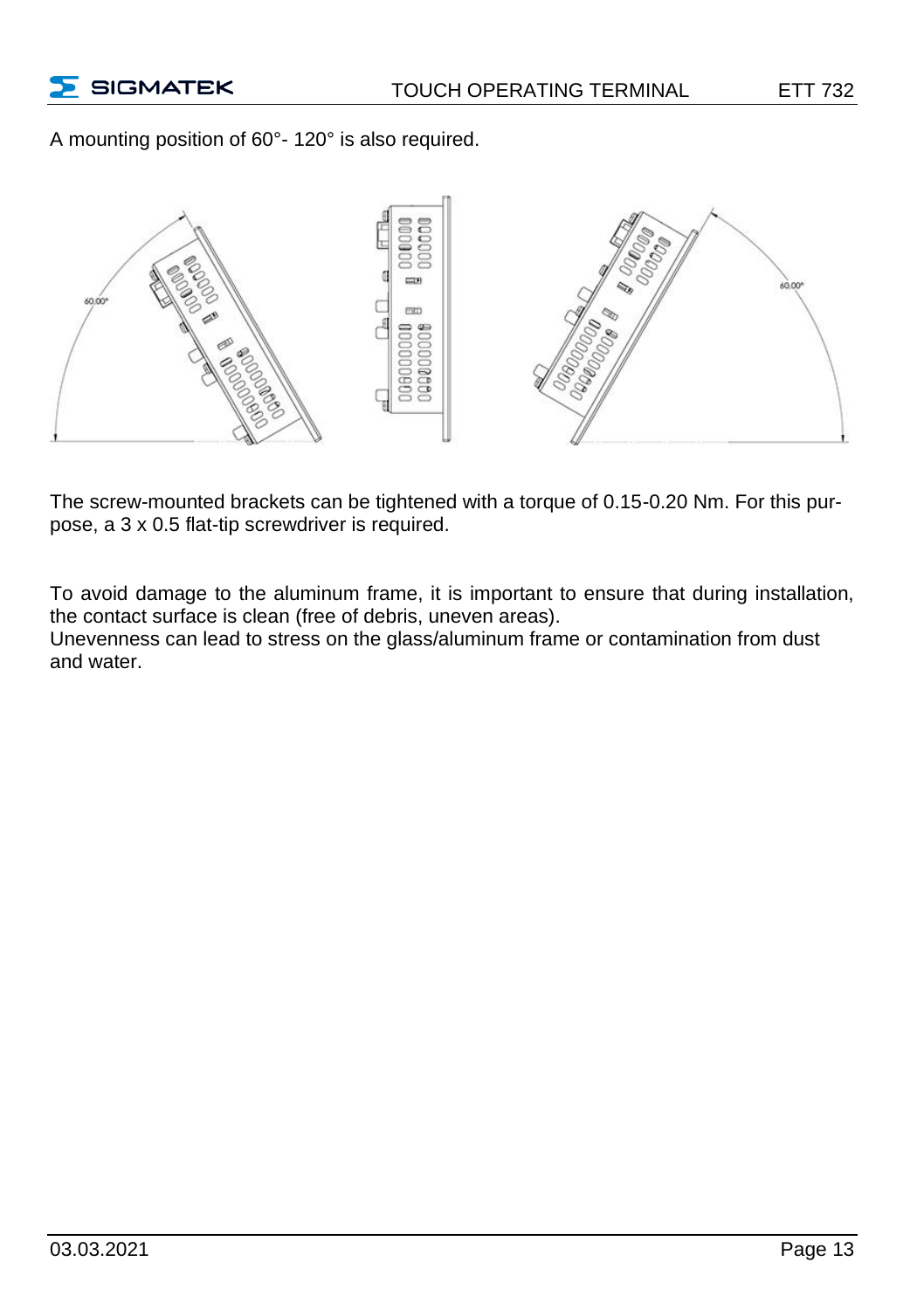

#### <span id="page-15-0"></span>**6 Buffer Battery**

The exchangeable buffer battery ensures that the clock time (RTC) and SRAM data of the ETT 732 is preserved in the absence of a supply voltage. A lithium battery is installed at the manufacturer.

After delivery of the ETT 732 and storage of one year, the lifespan of the battery reaches 10 years, if you make sure, that the device mainly is in operation (supply voltage is on).

We recommend however, that the battery be replaced every 8 years to ensure optimal performance.

#### **ATTENTION: If the device is not supplied for 2 years, the battery is empty.**

#### **Battery order number: 01-690-055**

|                 | <b>MANUFACTURER</b> | DATA          |
|-----------------|---------------------|---------------|
| Lithium battery | RENATA              | 3.0 V/235 mAh |

#### **Use batteries from RENATA with the label CR2032 only! WARNING!**

#### **Incorrect use of the batteries could result in fire or explosion! Do not recharge, disassemble or throw batteries into fire!**

#### **Utilisez seulement des piles de RENATA CR2032! ATTENTION! La pile peut exploser si elle n'est pas manipulée correctement! Ne pas recharger, démonter ou jeter au feu!**

When the battery voltage is in between the supervisor circuit thresholds it may happen that the battery is detected "good" during operation but "low" after a power cycle. If this happens it is recommended to replace the battery.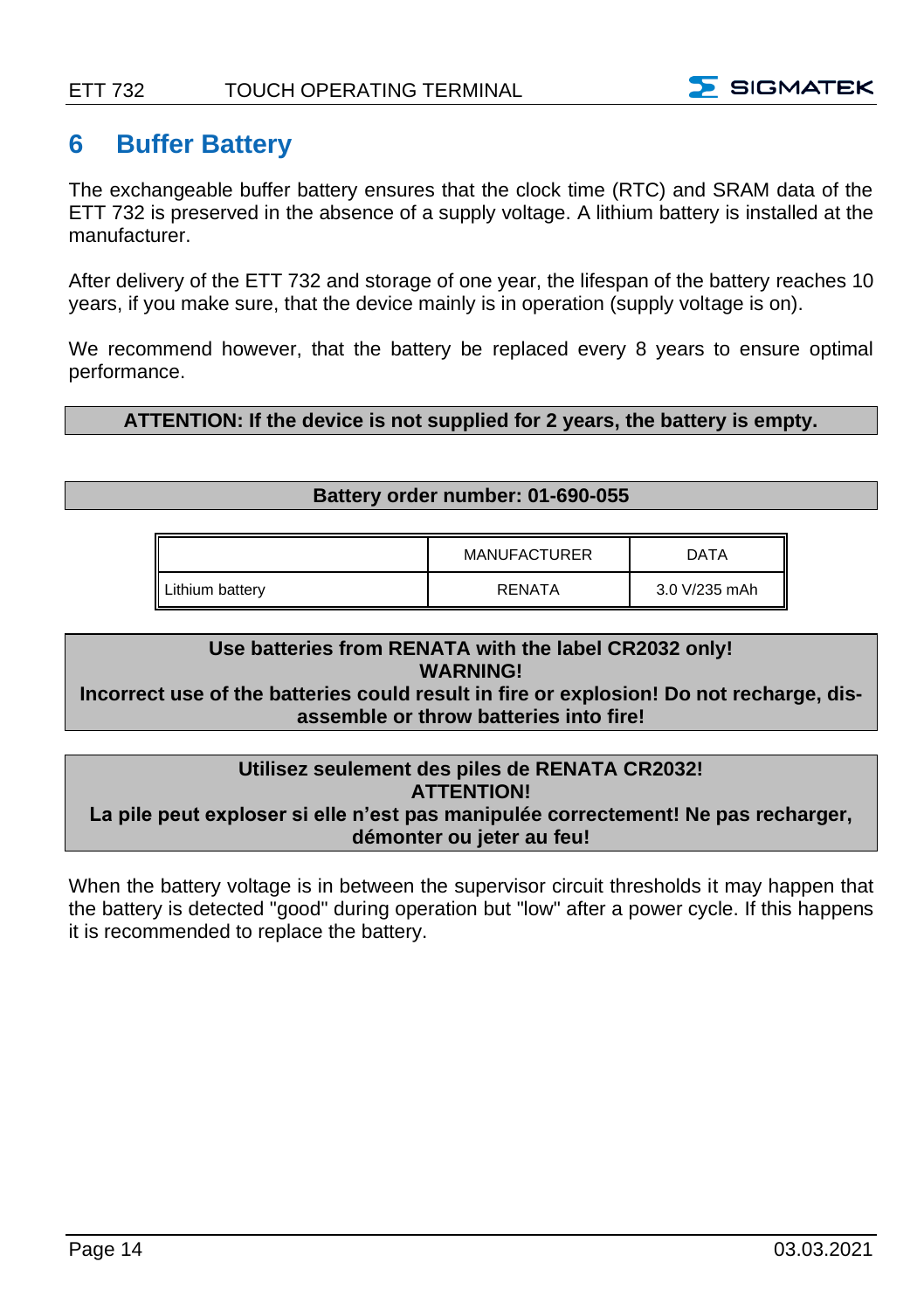$\sum$  SIGMATEK

#### <span id="page-16-0"></span>**6.1 Exchanging the Battery: Option 1**

1. Disconnect the ETT 732 supply

2. Loosen the seven locking screws (Torx) on the back of the terminal with a Tx9 screw driver.

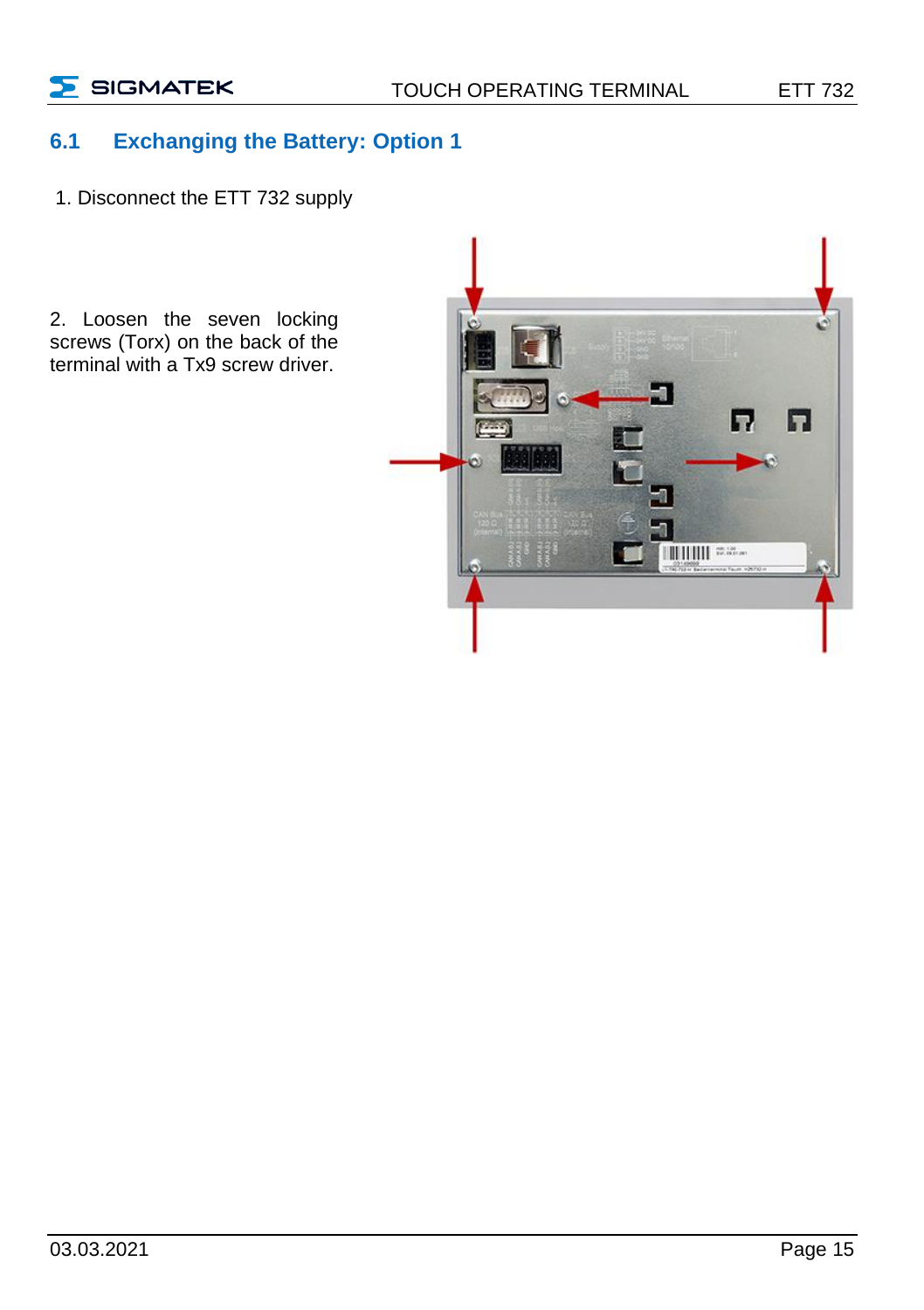

3. Lift the rear panel of the terminal.



4. Reconnect supply.

#### **When exchanging the battery, caution must be taken to avoid a short circuit. Otherwise, a defect can be caused in the terminal!**

5. Using the strap, remove the battery from the holder.

6. Insert the new battery with the correct polarity (plus side facing the back of the terminal). Disconnect the supply, replace the back panel of the terminal and tighten the locking screws.

7. Connect the ETT 732 supply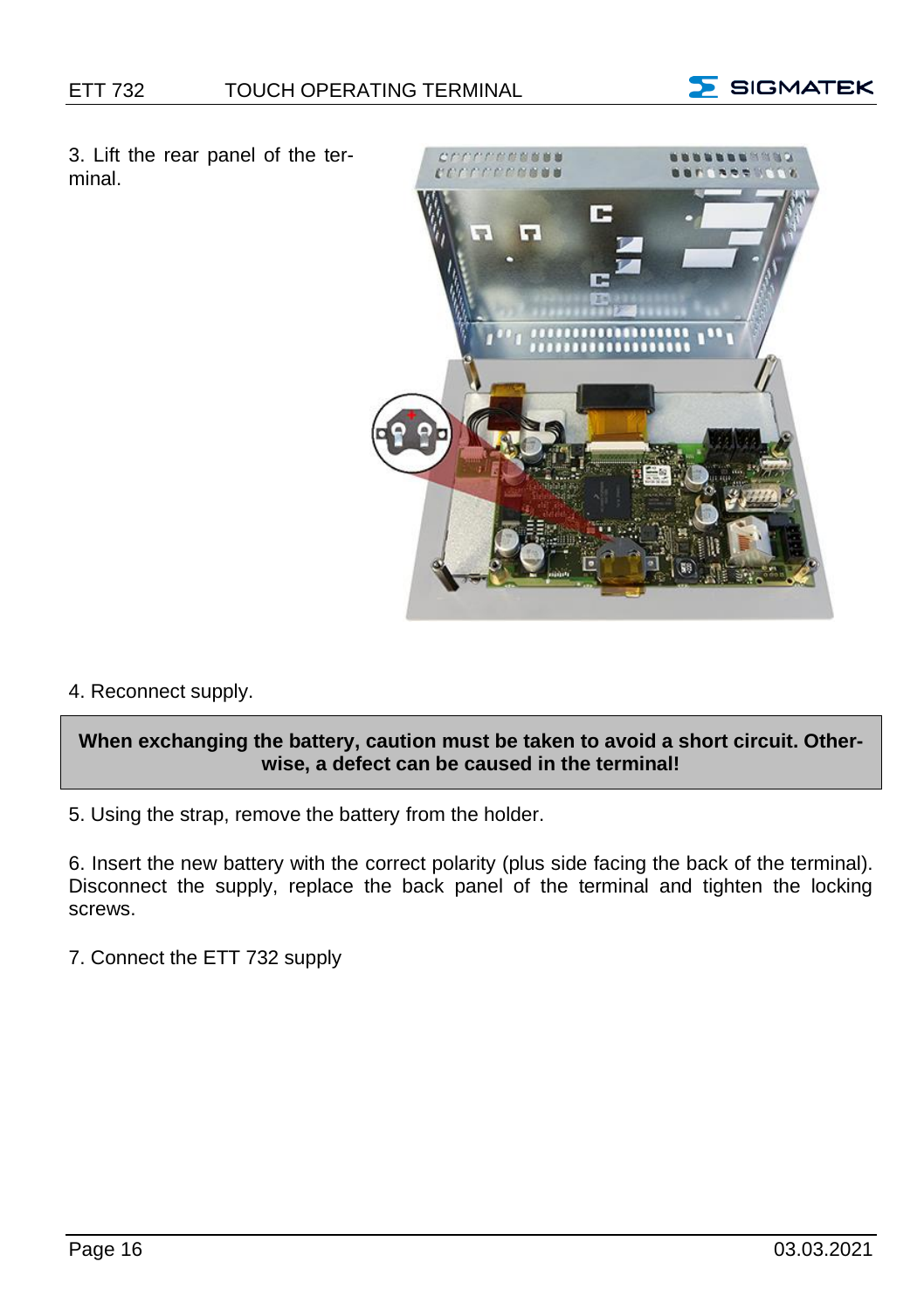

#### <span id="page-18-0"></span>**6.2 Exchanging the Battery: Option 2**

1. The SRAM data are saved in the flash or the microSD card using the CLI command "sramsave FILENAME".

Example: sramsave C:\sram\_backup

The commands can be executed via the Remote CLI of LASAL Class 2 or via direct input on the device.

#### **ATTENTION: If the data are not first saved, the settings of the terminal are lost.**

2. Disconnect the ETT 732 supply



3. Loosen the seven locking screws (Torx) on the back of the terminal with a Tx9 screw driver.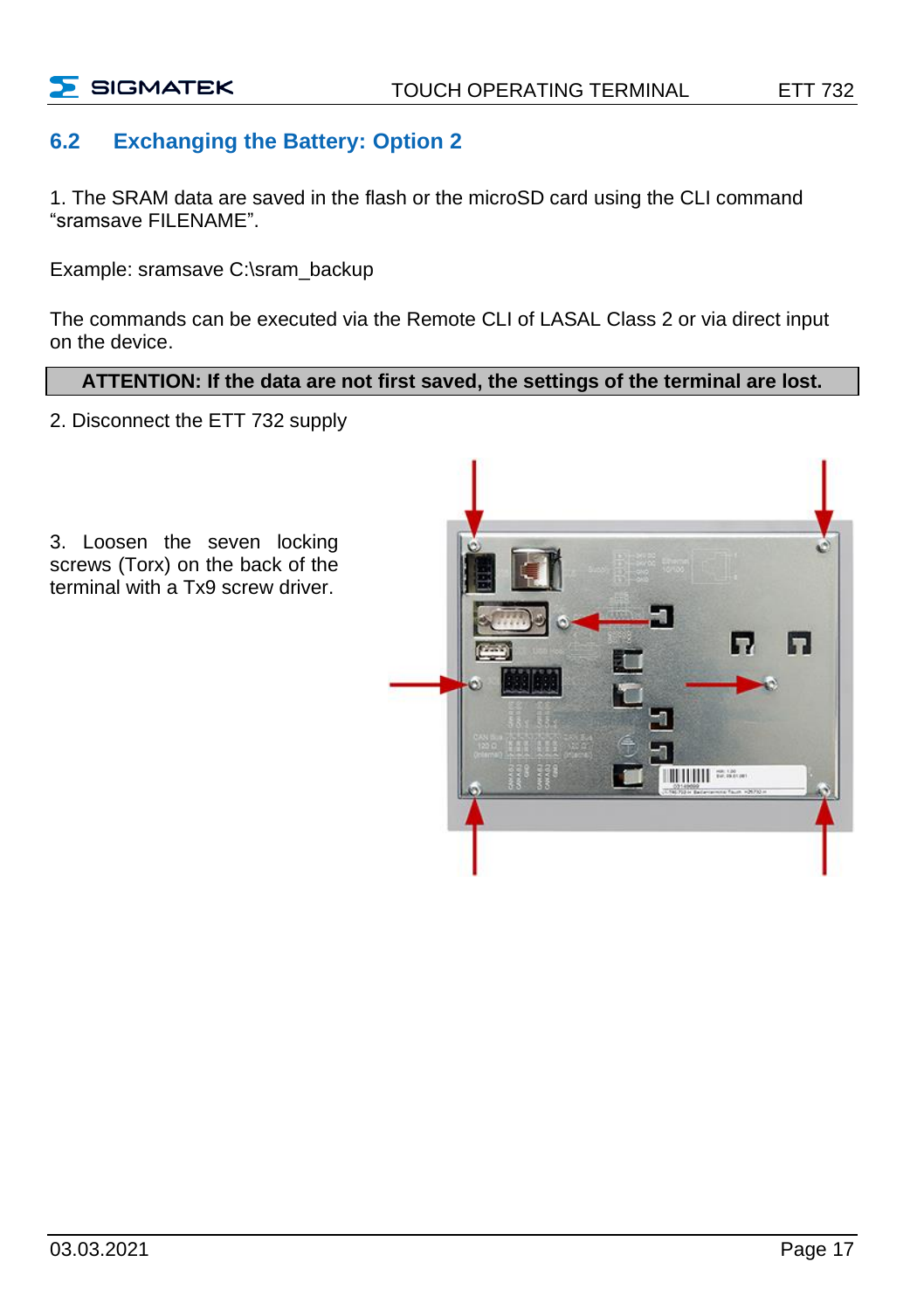

4. Lift the rear panel of the terminal.



5. Using the strap, remove the battery from the holder.

6. Insert the new battery with the correct polarity (plus side facing the back of the terminal) and replace the back panel of the terminal and tighten the screws.

7. Load the SRAM data from the flash using the CLI command "sramload FILENAME" and set the time. The time and date can be set through set Time and set Date.

Example: sramload C:\sram\_backup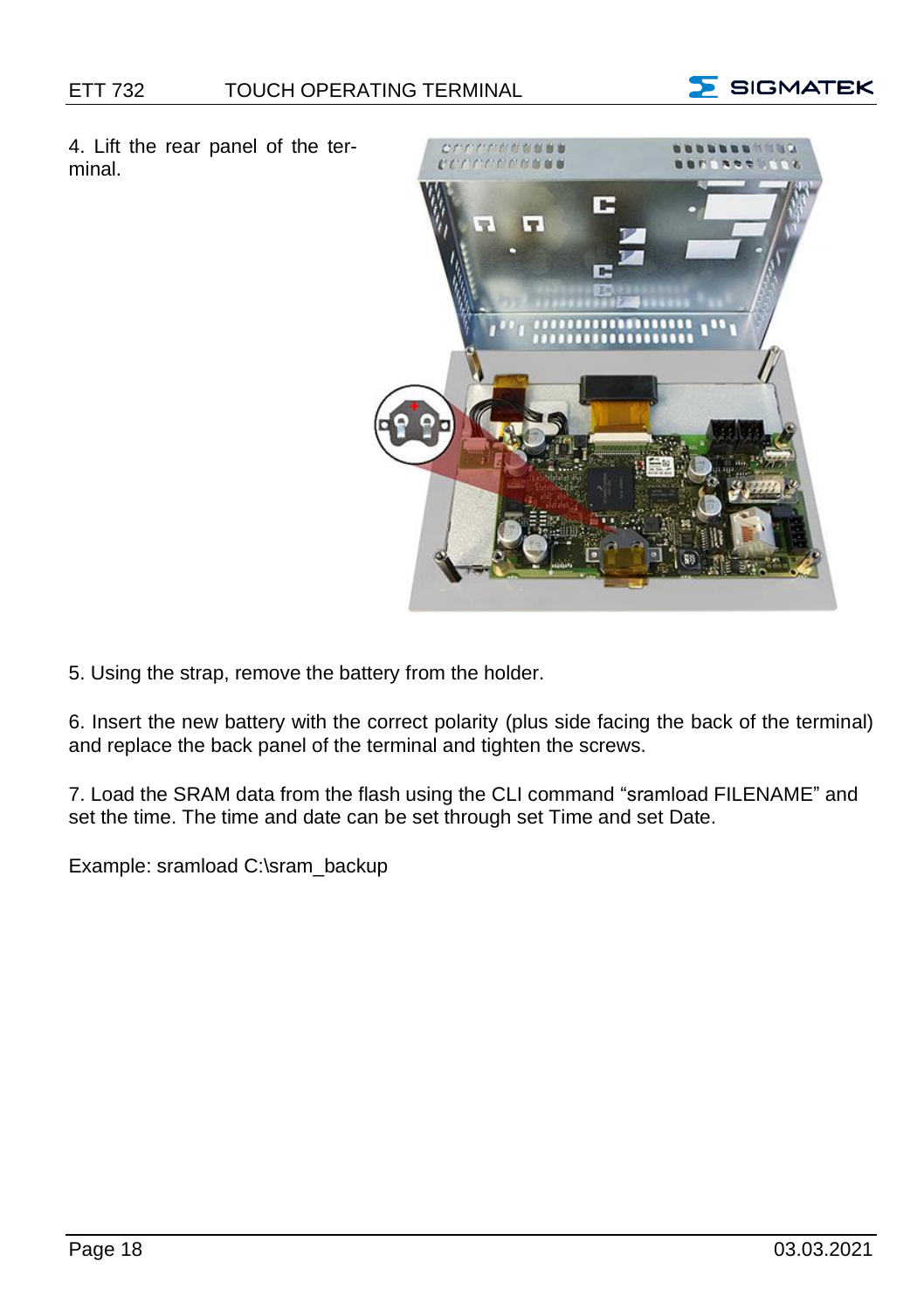#### <span id="page-20-0"></span>**7 Wiring Guidelines**

#### <span id="page-20-1"></span>**7.1 Ground**

The terminal must be connected to ground through the assembly on the control cabinet or over the connection provided. It is important to create a low-ohm ground connection, only then can error-free operation be guaranteed. The ground connection should have a maximum cross section and the largest (electrical) surface possible.

#### <span id="page-20-2"></span>**7.2 Shielding**

For the Ethernet, CAT5 cables with shielded RJ45 connectors must be used. The shielding on the CAT5 cable is connected to ground over the RJ45 plug connector. Noise signals can therefore be prevented from reaching the electronics and affecting the function.

#### <span id="page-20-3"></span>**7.3 ESD Protection**

Typically, USB devices (keyboard, mouse) are not equipped with shielded cables. These devices are disrupted by ESD and in some instances, no longer function.

Before any device is connected to, or disconnected from the terminal, the potential should be equalized (by touching the control cabinet or ground terminal). This will allow the dissipation of electrostatic loads (caused by clothing/shoes).

#### <span id="page-20-4"></span>**7.4 USB Interface Connections**

The terminal has a USB interface. In LASAL, this interface can be used for various USB devices (keyboard, mouse, storage media, hubs, etc.). Using a hub, several USB devices can be connected that are then fully functional in LASAL.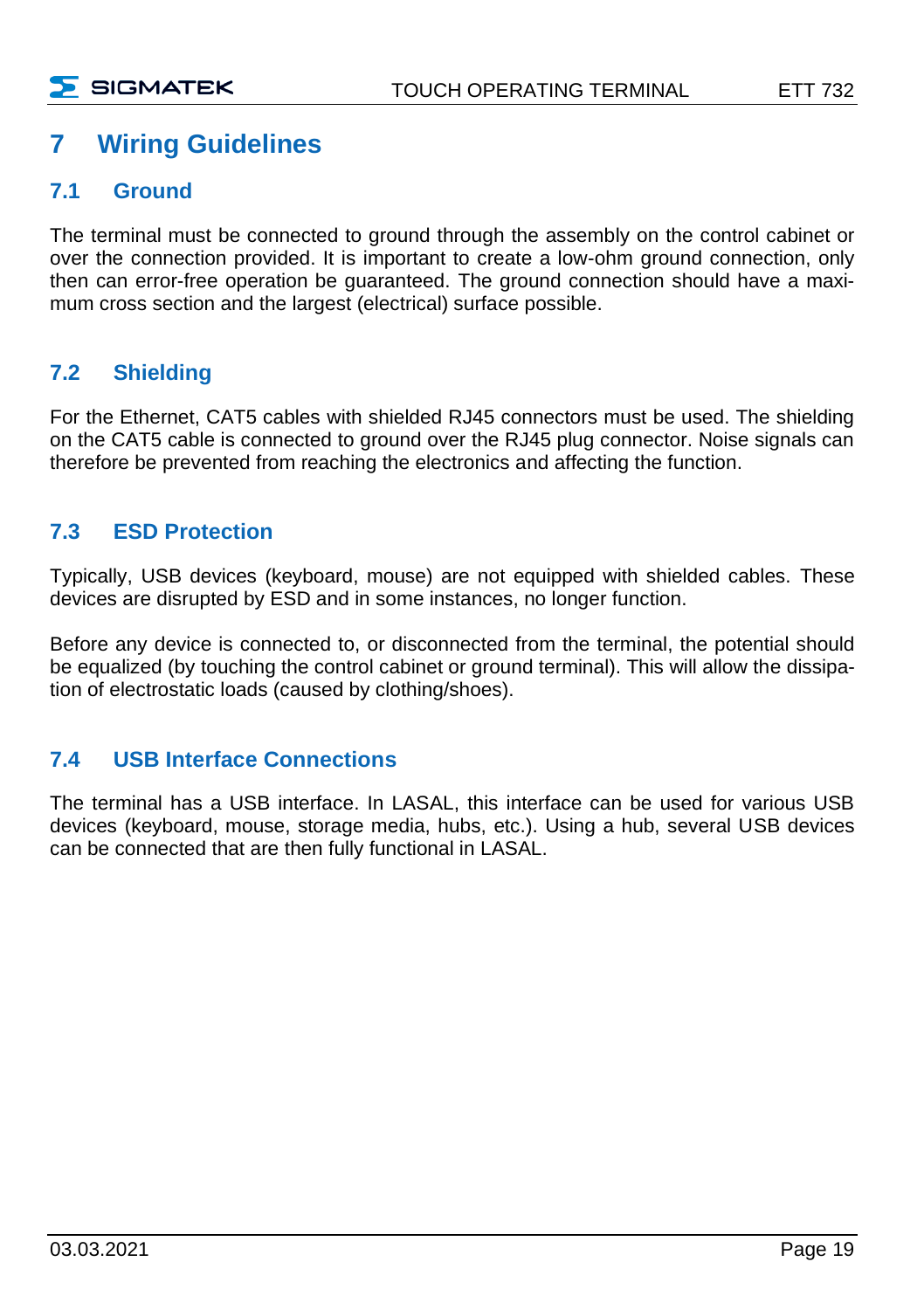

#### <span id="page-21-0"></span>**8 Display** "Burn-In" Effect

The "Burn-In" effect describes a pattern burned into the display after displaying the same contents over a longer period of time (e.g. a single screen).

This effect is also described mostly as "image sticking", "memory effect/sticking" or "ghost image". Here, a distinction is made between a temporary and permanent effect. While the temporary effect fades after the screen has been turned off for some time or when dynamic content is displayed, damage from the permanent effect is irreversible.

This effect can have the following causes:

- Operation without a screen saver
- The same contents displayed over a longer time period (e.g. a single screen)
- Operation at high ambient temperatures
- Operation above specifications

The effect can be avoided/reduced by the following actions:

- Using a screen saver
- Deactivating the display when not in use
- Continuously changing screen content (e.g. video)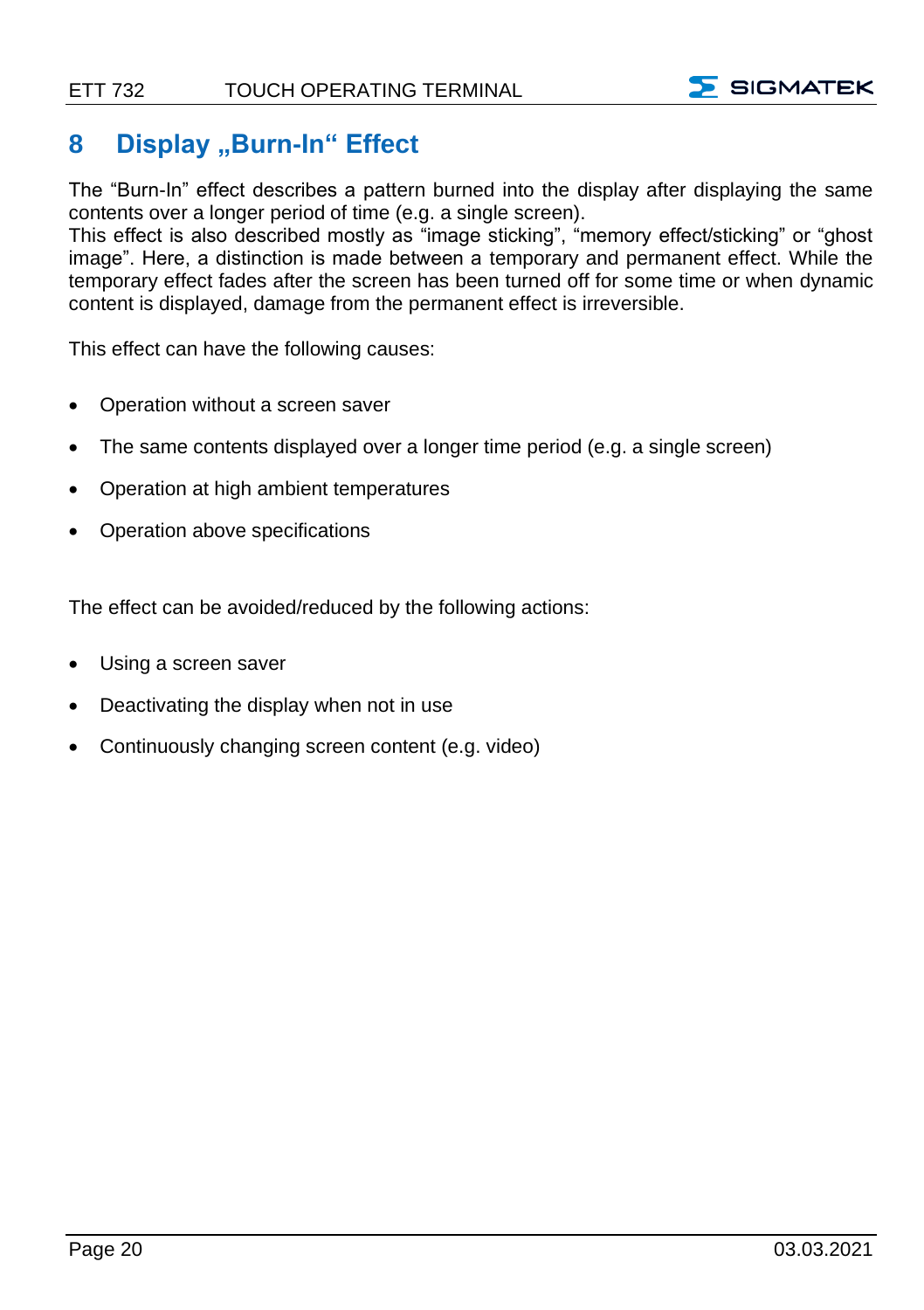#### <span id="page-22-0"></span>**9 CAN Bus Setup**

This section explains how to correctly configure the CAN bus. The following parameters must first be set: Station number and data transfer rate.

#### <span id="page-22-1"></span>**9.1 CAN Bus Station Number**

Each CAN bus station is assigned its own station number. With this station number, data can be exchanged with other stations connected to the bus. In a CAN bus system however, each station number can only be assigned once!

#### <span id="page-22-2"></span>**9.2 Number of CAN Bus Participants**

The maximum number of participants on the CAN bus depends on the cable length, termination resistance, data transfer rate and the drivers used in the participants.

With a termination resistance of 120  $\Omega$ , at least 100 participants are possible.

#### <span id="page-22-3"></span>**9.3 CAN Bus Data Transfer Rate**

Various data transfer rates (baud rates) can be set on the CAN bus. The longer the bus line is, the lower the data transfer rate that must be selected.

| Value | <b>Baud Rate</b> | Maximum Length |
|-------|------------------|----------------|
| 0     | 615 Kbits/s*     | 60 m           |
|       | 500 kbit/s       | 80 m           |
| 2     | 250 Kbits/s      | 160 m          |
| 3     | 125 Kbits/s      | 320 m          |
| 4     | 100 Kbits/s      | 400 m          |
| 5     | 50 Kbits/s       | 800 m          |
| 6     | 20 kbits/s       | 1200 m         |
|       | 1 Mbit/s         | 30 m           |

\*only between devices with EDGE2 technology

These values apply to the following cable: 120  $\Omega$  Twisted Pair.

Note: For the CAN bus protocol: 1 kbit/s = 1 kBaud.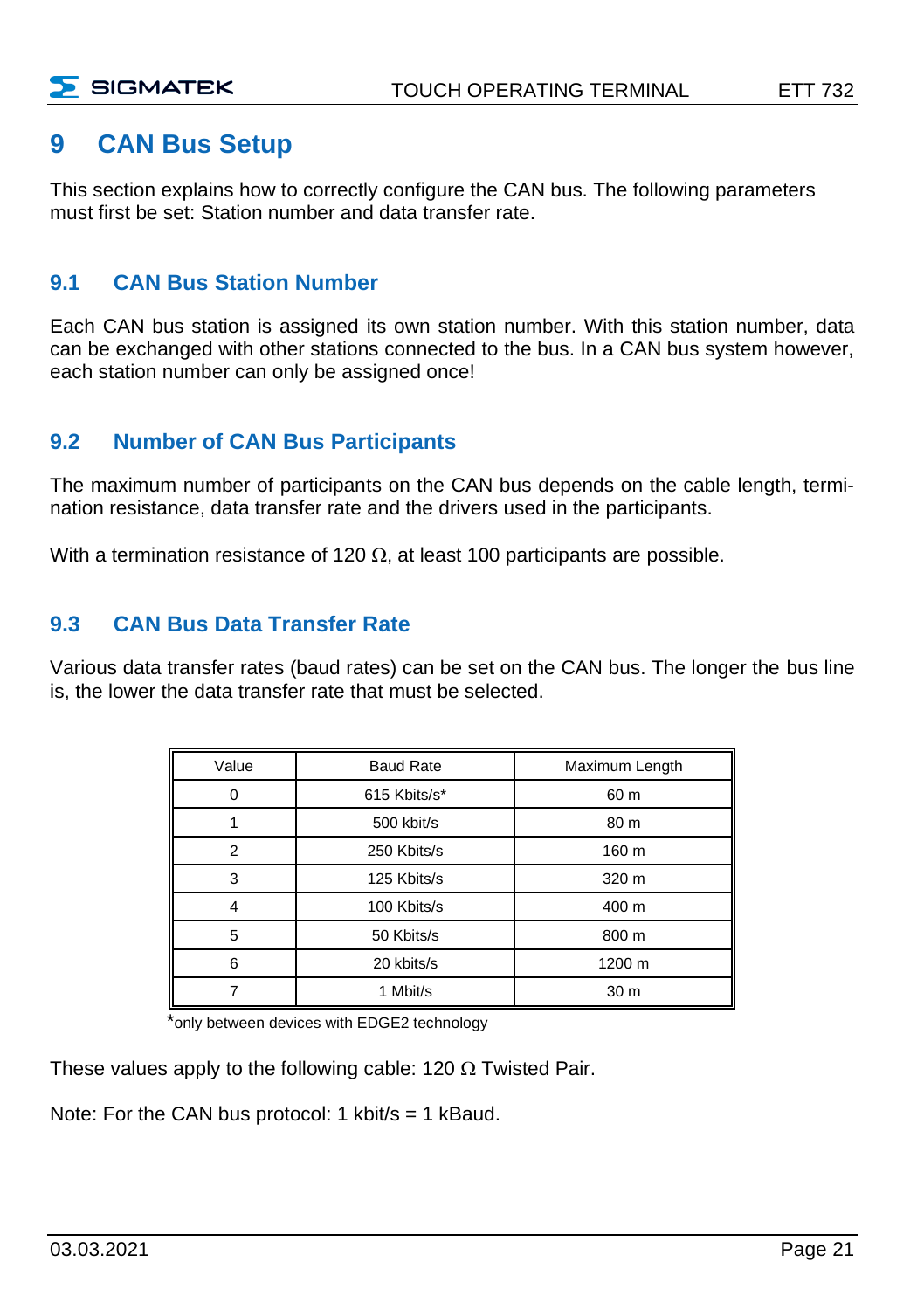

#### <span id="page-23-0"></span>**10 CAN Bus Termination**

In a CAN bus system, both end modules must be terminated. This is necessary to avoid transmission errors caused by reflections in the line.



**The termination is made by an internal 120 Ω resistor between CAN A (LOW) and CAN B (HIGH).**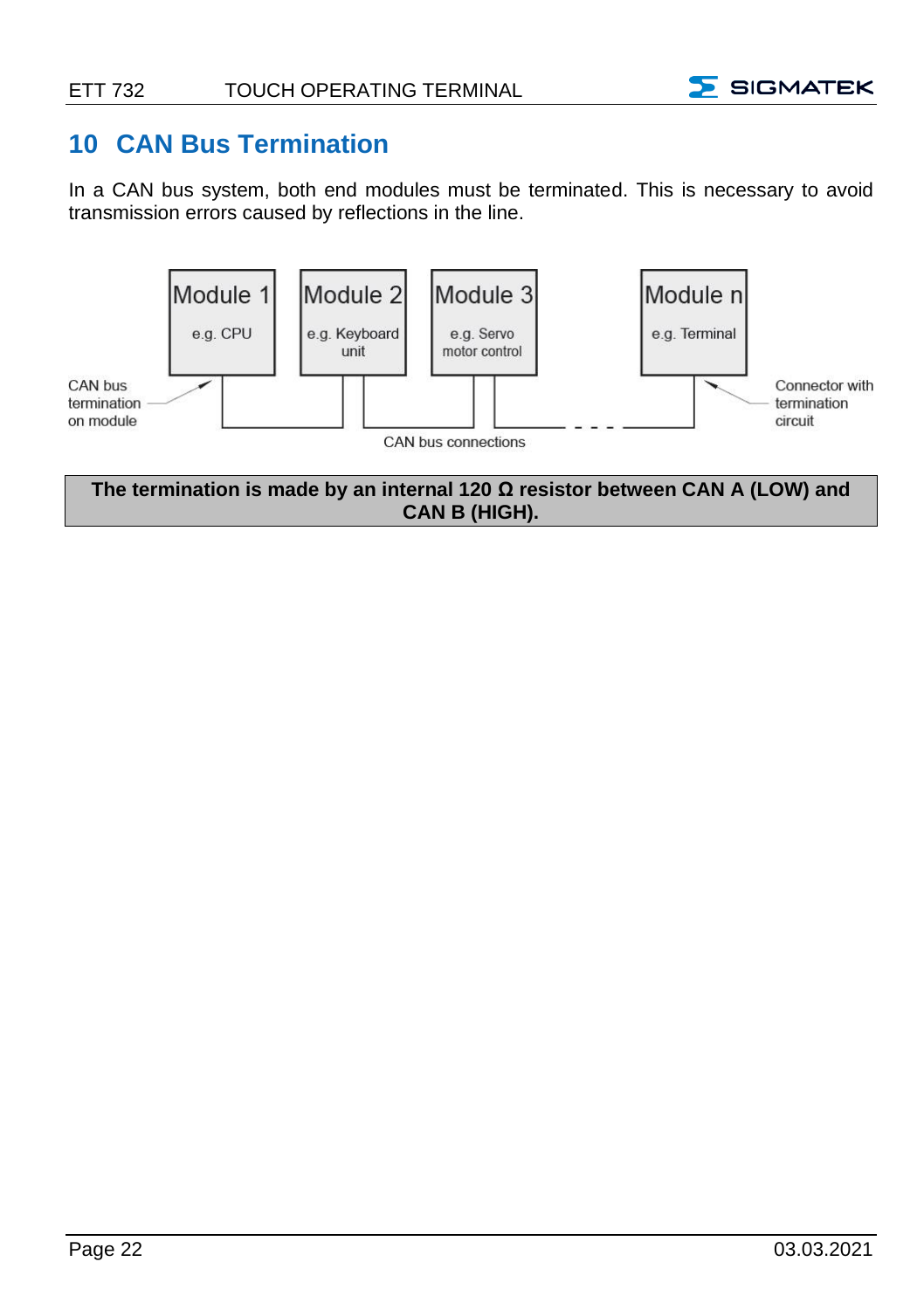#### <span id="page-24-0"></span>**11 Process Diagram**

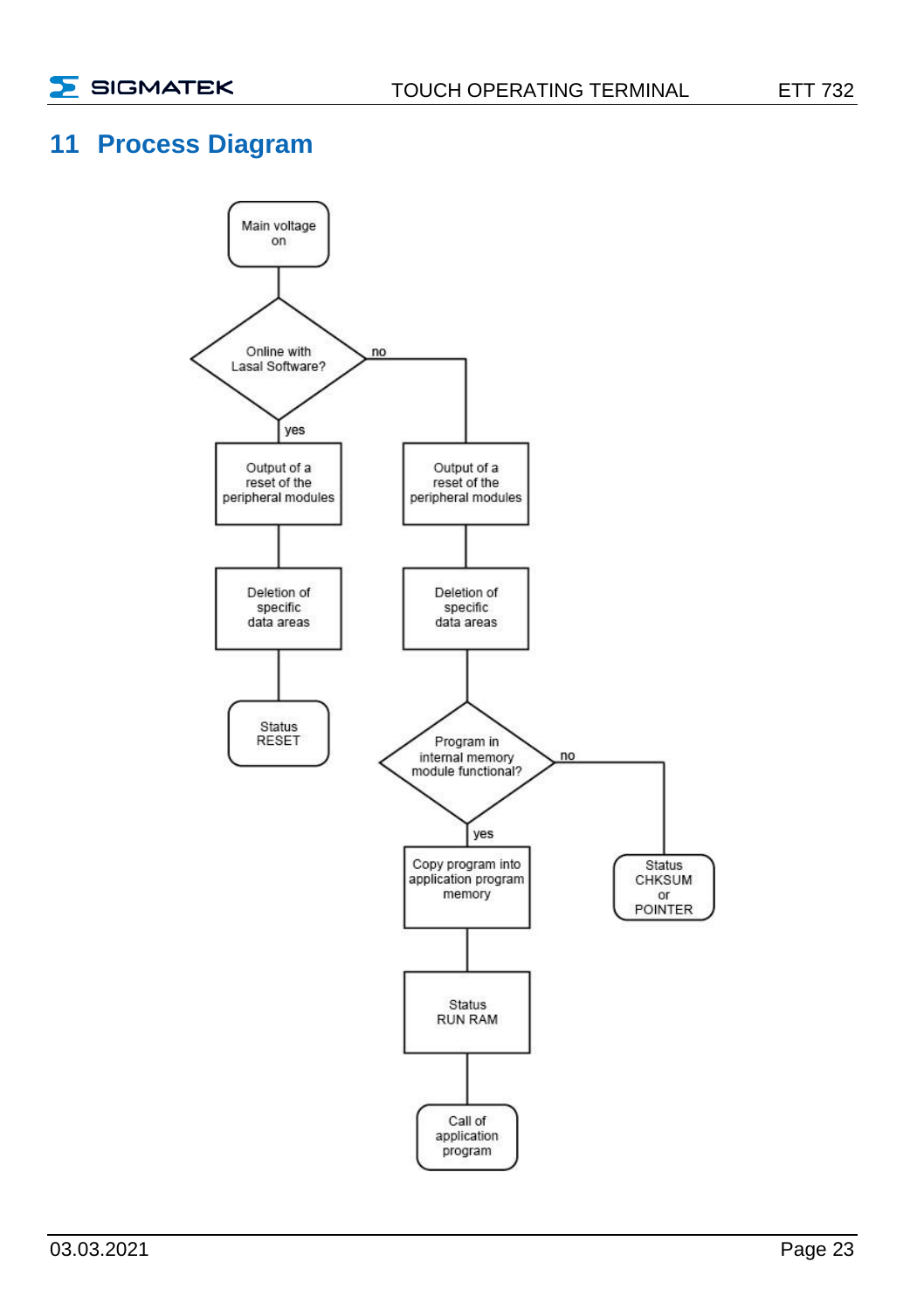

#### <span id="page-25-0"></span>**12 Status and Error Messages**

Status and error messages are displayed in the LASAL Class software status test. POINT-ER or CHKSUM messages can also be shown on the terminal screen.

| <b>Number</b>  | Message        | <b>Definition</b>                                                                                    | <b>Cause/Solution</b>                                                           |
|----------------|----------------|------------------------------------------------------------------------------------------------------|---------------------------------------------------------------------------------|
| 0 <sub>0</sub> | RUN RAM        | The user program is currently running in<br>RAM.                                                     | Info                                                                            |
|                |                | The display is not affected.                                                                         |                                                                                 |
| 01             | RUN ROM        | The user program stored in the program<br>memory module loaded into the RAM is<br>currently running. | <b>Info</b>                                                                     |
|                |                | The display is not affected.                                                                         |                                                                                 |
| 02             | <b>RUNTIME</b> | The total time for all cyclic objects                                                                | Solution:                                                                       |
|                |                | exceed the maximum time; the time can<br>be configured using two system varia-<br>bles:              | - Optimize the application's cyclic<br>task.                                    |
|                |                | - Runtime: time remaining                                                                            | - Use higher capacity CPU                                                       |
|                |                | - SWRuntime: pre-selected value for<br>the runtime counter                                           | - Configure preset value                                                        |
| 03             | <b>POINTER</b> | Incorrect program pointers were detect-                                                              | Possible Causes:                                                                |
|                |                | ed before running the user program                                                                   | - The program memory module is<br>missing, not programmed or de-<br>fect.       |
|                |                |                                                                                                      | - The program in the user program<br>memory (RAM) is not executa-<br>ble.       |
|                |                |                                                                                                      | - The buffering battery has failed.                                             |
|                |                |                                                                                                      | - The user program has overwrit-<br>ten a software error.                       |
|                |                |                                                                                                      | Solution:                                                                       |
|                |                |                                                                                                      | - Reprogram the memory module,<br>if the error reoccurs exchange<br>the module. |
|                |                |                                                                                                      | - Exchange the buffering battery                                                |
|                |                |                                                                                                      | - Correct programming error                                                     |
| 04             | <b>CHKSUM</b>  | An invalid checksum was detected<br>before running the user program.                                 | Cause/solution: s. POINTER                                                      |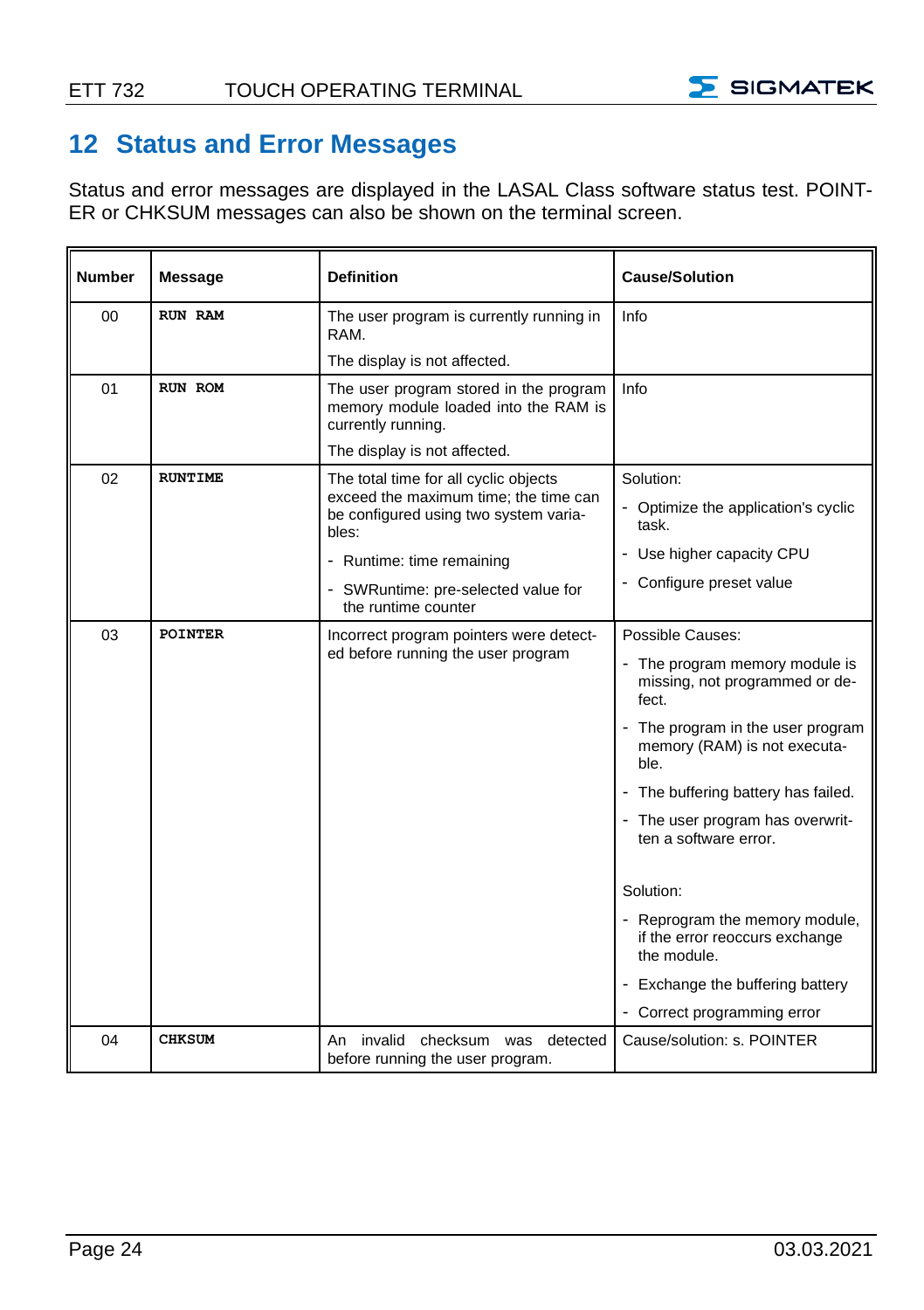

#### TOUCH OPERATING TERMINAL ETT 732

| 05 | <b>WATCHDOG</b>  | The program was interrupted via the                                                                                                                                                                          | Possible Causes:                                                                             |
|----|------------------|--------------------------------------------------------------------------------------------------------------------------------------------------------------------------------------------------------------|----------------------------------------------------------------------------------------------|
|    |                  | watchdog logic.                                                                                                                                                                                              | - User program interrupts blocked<br>over a longer period of time (STI<br>command forgotten) |
|    |                  |                                                                                                                                                                                                              | - Programming error in a hardware<br>interrupt.                                              |
|    |                  |                                                                                                                                                                                                              | - INB, OUTB, INW, OUTW instruc-<br>tions used incorrectly.                                   |
|    |                  |                                                                                                                                                                                                              | - The processor is defect.                                                                   |
|    |                  |                                                                                                                                                                                                              | Solution:                                                                                    |
|    |                  |                                                                                                                                                                                                              | - Correct programming error.                                                                 |
|    |                  |                                                                                                                                                                                                              | - Exchange CPU.                                                                              |
| 06 | GENERAL ERROR    | General error                                                                                                                                                                                                | The error occurs only during the                                                             |
|    |                  | An error has occurred while stopping the<br>application over the online interface.                                                                                                                           | development of the<br>operating<br>system.                                                   |
| 07 | PROM DEFECT      | An error has occurred while program-                                                                                                                                                                         | Cause:                                                                                       |
|    |                  | ming the memory module.                                                                                                                                                                                      | - The program memory module is<br>defect.                                                    |
|    |                  |                                                                                                                                                                                                              | - The user program is too large.                                                             |
|    |                  |                                                                                                                                                                                                              | - The program memory module is<br>missing.                                                   |
|    |                  |                                                                                                                                                                                                              |                                                                                              |
|    |                  |                                                                                                                                                                                                              | Solution:                                                                                    |
|    |                  |                                                                                                                                                                                                              | - Exchange the program memory<br>module                                                      |
| 08 | <b>RESET</b>     | The CPU has received the reset signal<br>and is waiting for further instructions.                                                                                                                            | Info                                                                                         |
|    |                  | The user program is not processed.                                                                                                                                                                           |                                                                                              |
| 09 | <b>WD DEFEKT</b> | The hardware monitoring circuit (watch-<br>dog logic) is defective.                                                                                                                                          | Solution:<br>- Exchange CPU.                                                                 |
|    |                  | After power-up, the CPU checks the<br>watchdog logic function. If an error<br>occurs during this test, the CPU deliber-<br>ately enters an infinite loop from which<br>no further instructions are accepted. |                                                                                              |
| 10 | <b>STOP</b>      | The program was stopped by the pro-<br>gramming system.                                                                                                                                                      |                                                                                              |
| 11 | PROG BUSY        | Reserved                                                                                                                                                                                                     |                                                                                              |
| 12 | PROGRAM LENGTH   | Reserved                                                                                                                                                                                                     |                                                                                              |
| 13 | PROG END         | A memory module was successfully<br>programmed.                                                                                                                                                              | Info                                                                                         |
| 14 | PROG MEMO        | The CPU is currently programming the<br>memory module.                                                                                                                                                       | Info                                                                                         |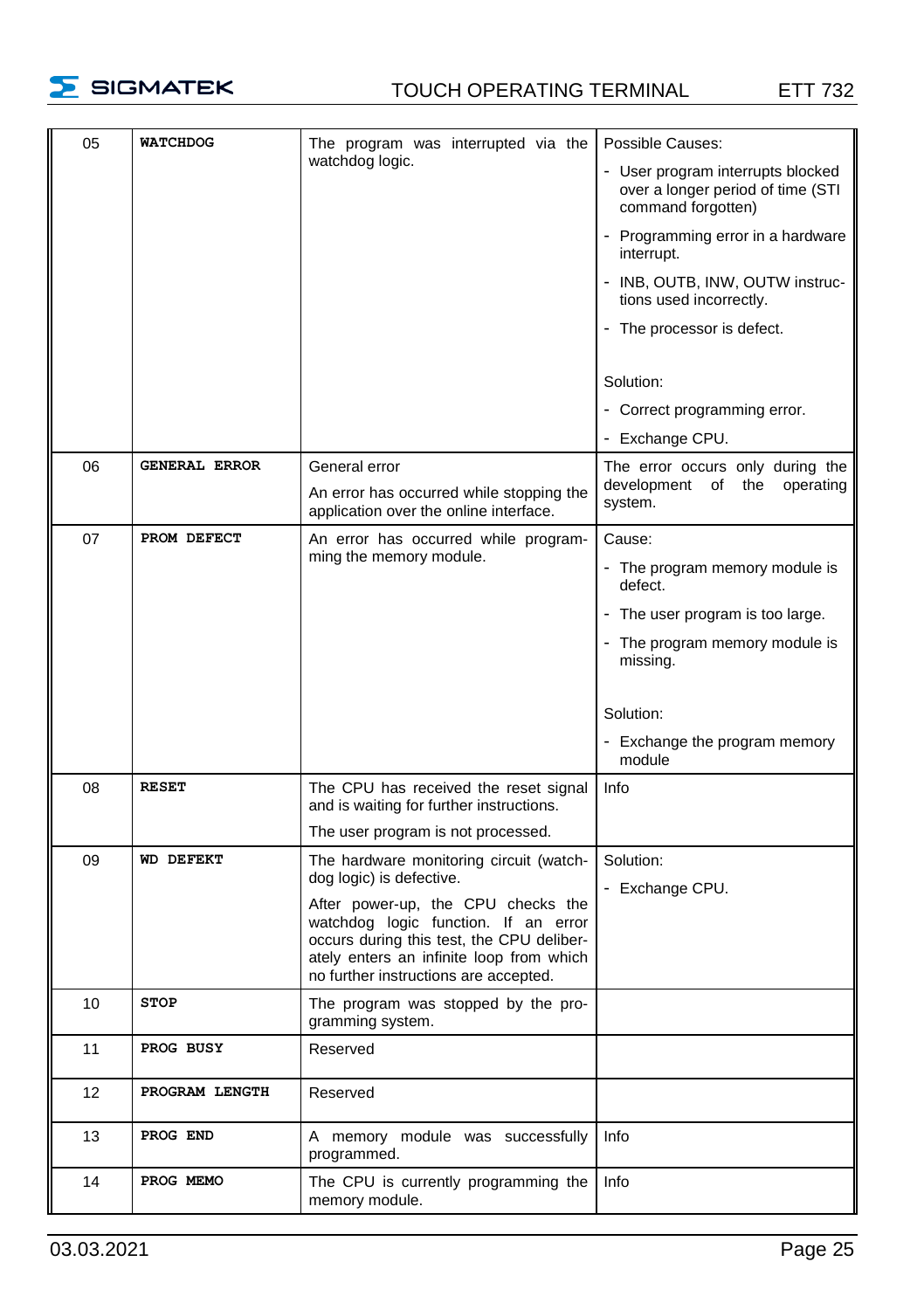#### ETT 732 TOUCH OPERATING TERMINAL



| 15 | STOP BRKPT        | The CPU was stopped by a breakpoint                                                                                | Info                                                               |
|----|-------------------|--------------------------------------------------------------------------------------------------------------------|--------------------------------------------------------------------|
|    |                   | in the program.                                                                                                    |                                                                    |
| 16 | CPU STOP          | The CPU was stopped by the program-<br>ming software.                                                              | Info                                                               |
| 17 | INT ERROR         | The CPU has triggered a false interrupt<br>and stopped the user program or has                                     | Cause:                                                             |
|    |                   | encountered an unknown instruction<br>while running the program.                                                   | - A non-existent operating system<br>was used.                     |
|    |                   |                                                                                                                    | - Stack error (uneven number of<br>PUSH and POP instructions).     |
|    |                   |                                                                                                                    | - The user program was interrupt-<br>ed through a software error.  |
|    |                   |                                                                                                                    | Solution:                                                          |
|    |                   |                                                                                                                    | - Correct program error                                            |
| 18 | SINGLE STEP       | The CPU is in single step mode and is<br>waiting for further instructions.                                         | Info                                                               |
| 19 | <b>READY</b>      | A module or project was sent to CPU<br>and it is now ready to run the program.                                     | Info                                                               |
| 20 | LOAD              | The program is stopped and the CPU is<br>currently receiving a new module or<br>project.                           | Info                                                               |
| 21 | UNZUL. MODULE     | The CPU has received a module that                                                                                 | Solution:                                                          |
|    |                   | does not belong to the project.                                                                                    | - Recompile and download the<br>entire project                     |
| 22 | MEMORY FULL       | The operating system memory /heap) is                                                                              | Cause:                                                             |
|    |                   | too small. No memory could be reserved<br>while calling an internal or interface<br>function from the application. | Memory is only allocated bun not<br>released.                      |
|    |                   |                                                                                                                    | Solution                                                           |
|    |                   |                                                                                                                    | - Clear memory                                                     |
| 23 | NOT LINKED        | When starting the CPU, a missing                                                                                   | Solution:                                                          |
|    |                   | module or a module that does not<br>belong to the project was detected.                                            | - Recompile and download the<br>entire project                     |
| 24 | DIV BY 0          | A division error has occurred.                                                                                     | Possible Causes:                                                   |
|    |                   |                                                                                                                    | - Division by 0.                                                   |
|    |                   |                                                                                                                    | - The result of a division does not<br>fit in the result register. |
|    |                   |                                                                                                                    |                                                                    |
|    |                   |                                                                                                                    | Solution:                                                          |
|    |                   |                                                                                                                    | - Correct program error                                            |
| 25 | <b>DIAS ERROR</b> | While accessing a DIAS module, an<br>error has occurred.                                                           | Hardware problem                                                   |
| 26 | WAIT              | The CPU is busy.                                                                                                   | Info                                                               |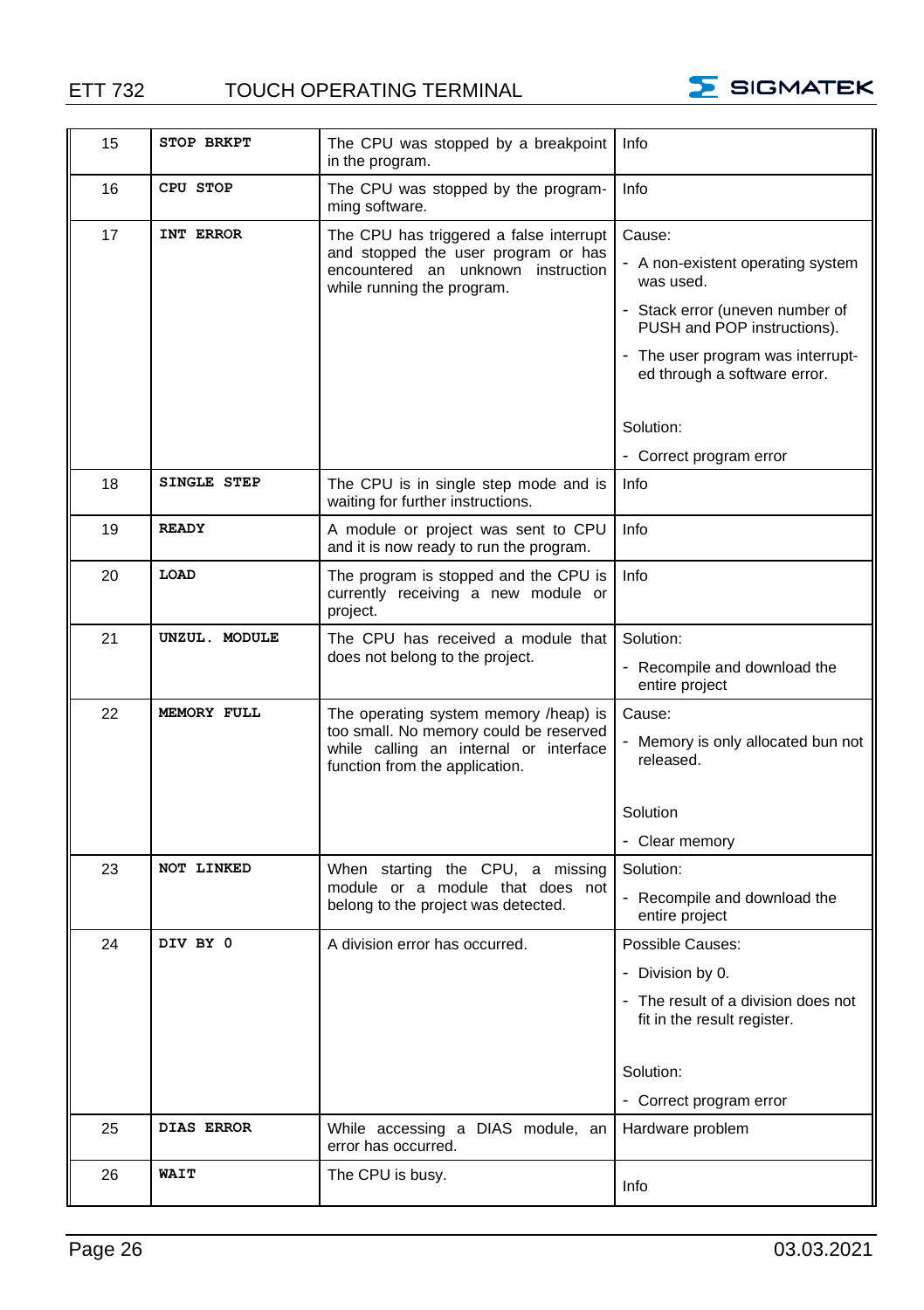

#### TOUCH OPERATING TERMINAL ETT 732

| 27 | OP PROG                              | The operating system is currently being<br>reprogrammed.            | Info                                                                                                           |
|----|--------------------------------------|---------------------------------------------------------------------|----------------------------------------------------------------------------------------------------------------|
| 28 | OP INSTALLED                         | The operating system has been rein-<br>stalled.                     | Info                                                                                                           |
| 29 | OS TOO LONG                          | The operating system cannot be loaded;<br>too little memory.        | Restart; report error to SIGMATEK.                                                                             |
| 30 | NO OPERATING                         | Boot loader message.                                                | Restart; report error to SIGMATEK.                                                                             |
|    | <b>SYSTEM</b>                        | No operating system found in RAM.                                   |                                                                                                                |
| 31 | SEARCH FOR OS                        | The boot loader is searching for the<br>operating system in RAM.    | Restart; report error to SIGMATEK.                                                                             |
| 32 | NO DEVICE                            | Reserved                                                            |                                                                                                                |
| 33 | UNUSED CODE                          | Reserved                                                            |                                                                                                                |
| 34 | <b>MEM ERROR</b>                     | The operating system loaded does not                                | Solution:                                                                                                      |
|    |                                      | match the hardware configuration.                                   | - Use the correct operating system<br>version                                                                  |
| 35 | MAX IO                               | Reserved                                                            |                                                                                                                |
| 36 | LOAD<br>MODULE                       | The LASAL Module or project cannot be                               | Solution:                                                                                                      |
|    | <b>ERROR</b>                         | loaded.                                                             | - Recompile and download the<br>entire project                                                                 |
| 37 | <b>BOOTIMAGE</b><br>FAIL-            | A general error has occurred while                                  | Solution:                                                                                                      |
|    | URE                                  | loading the operating system.                                       | - Contact SIGMATEK                                                                                             |
| 38 | <b>APPLMEM ERROR</b>                 | An error has occurred in the application                            | Solution:                                                                                                      |
|    |                                      | memory (user heap).                                                 | - Correct allocated memory ac-<br>cess error                                                                   |
| 39 | <b>OFFLINE</b>                       | This error does not occur in the control.                           | This error code is used in the<br>programming system to show that<br>there is no connection to the<br>control. |
| 40 | APPL LOAD                            | Reserved                                                            |                                                                                                                |
| 41 | <b>APPL SAVE</b>                     | Reserved                                                            |                                                                                                                |
| 44 | <b>VARAN MANAGER</b><br><b>ERROR</b> | An error number was entered In the<br>VARAN manager and stopped the | Solution:                                                                                                      |
|    |                                      | program.                                                            | - Read logfile                                                                                                 |
| 45 | <b>VARAN ERROR</b>                   | A required VARAN client was discon-                                 | Solution:                                                                                                      |
|    |                                      | nected or communication error has<br>occurred.                      | - Read logfile                                                                                                 |
|    |                                      |                                                                     | - Error Tree                                                                                                   |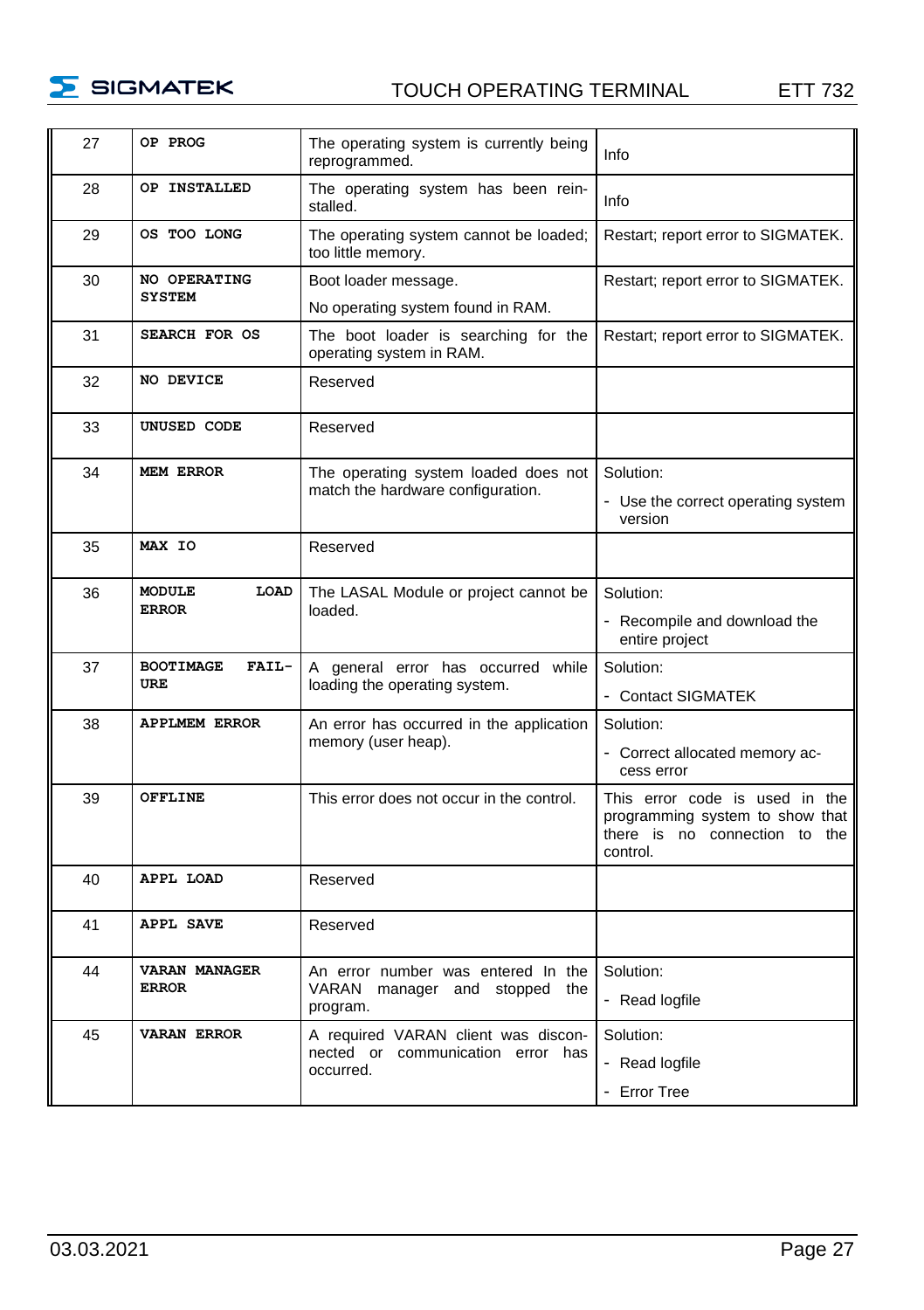

| 46 | <b>APPL-LOAD-ERROR</b>                            | An error has occurred while loading the                                                 | Cause:                                                             |
|----|---------------------------------------------------|-----------------------------------------------------------------------------------------|--------------------------------------------------------------------|
|    |                                                   | application.                                                                            | - Application was deleted.                                         |
|    |                                                   |                                                                                         |                                                                    |
|    |                                                   |                                                                                         | Solution:                                                          |
|    |                                                   |                                                                                         | Reload the application into the<br>control.                        |
| 47 | <b>APPL-SAVE-ERROR</b>                            | An error has occurred while attempting<br>to save the application.                      |                                                                    |
| 50 | <b>ACCESS-</b>                                    | Read or write access of a restricted                                                    | Solution:                                                          |
|    | <b>EXCEPTION-ERROR</b>                            | memory area. (I.e. writing to the NULL<br>pointer).                                     | - Correct application errors                                       |
| 51 | <b>BOUND EXCEEDED</b>                             | An exception error has occurred when<br>accessing arrays. The memory area was           | Solution:                                                          |
|    |                                                   | overwritten through accessing an invalid<br>element.                                    | - Correct application errors                                       |
| 52 | PRIVILEDGED                                       | An unauthorized instruction for the                                                     | Cause:                                                             |
|    | <b>INSTRUCTION</b>                                | current CPU level was given. For exam-<br>ple, setting the segment register.            | - The application has overwritten<br>the application program code. |
|    |                                                   |                                                                                         | Solution:                                                          |
|    |                                                   |                                                                                         | - Correct application errors                                       |
| 53 | FLOATING POINT<br><b>ERROR</b>                    | An error has occurred during a floating-<br>point operation.                            |                                                                    |
| 60 | DIAS-RISC-ERROR                                   | Error from the Intelligent DIASMaster.                                                  | Restart; report error to SIGMATEK.                                 |
| 64 | INTERNAL ERROR                                    | An internal error has occurred, all appli-<br>cations are stopped.                      | Restart; report error to SIGMATEK.                                 |
| 65 | <b>FILE ERROR</b>                                 | An error has occurred during a file<br>operation.                                       |                                                                    |
| 66 | <b>DEBUG</b><br><b>ASSERTION</b><br><b>FAILED</b> | Internal error.                                                                         | Restart; report error to SIGMATEK.                                 |
| 67 | REALTIME RUNTIME                                  | The total time for all real time objects                                                | Solution:                                                          |
|    |                                                   | exceeds the maximum time allowed. The<br>time cannot be configured.                     | Optimize the application's real-<br>time task (RtWork).            |
|    |                                                   | 2 ms for 386 CPUs<br>1 ms for all other CPUs                                            | - Reduce the clock time for the<br>real-time task of all objects.  |
|    |                                                   |                                                                                         | - Correct application errors                                       |
|    |                                                   |                                                                                         | - CPU is overloaded in real-time<br>=> use a higher capacity CPU.  |
| 68 | <b>BACKGROUND</b>                                 | The total time for all background objects                                               | Solution:                                                          |
|    | <b>RUNTIME</b>                                    | exceed the maximum time; the time can<br>be configured using two system varia-<br>bles: | - Optimize the application's back-<br>ground task (background)     |
|    |                                                   | -BTRuntime: time remaining                                                              | - Use higher capacity CPU                                          |
|    |                                                   | SWBTRuntime: pre-selected value for<br>the runtime counter                              | - Set SWBTRuntime correctly                                        |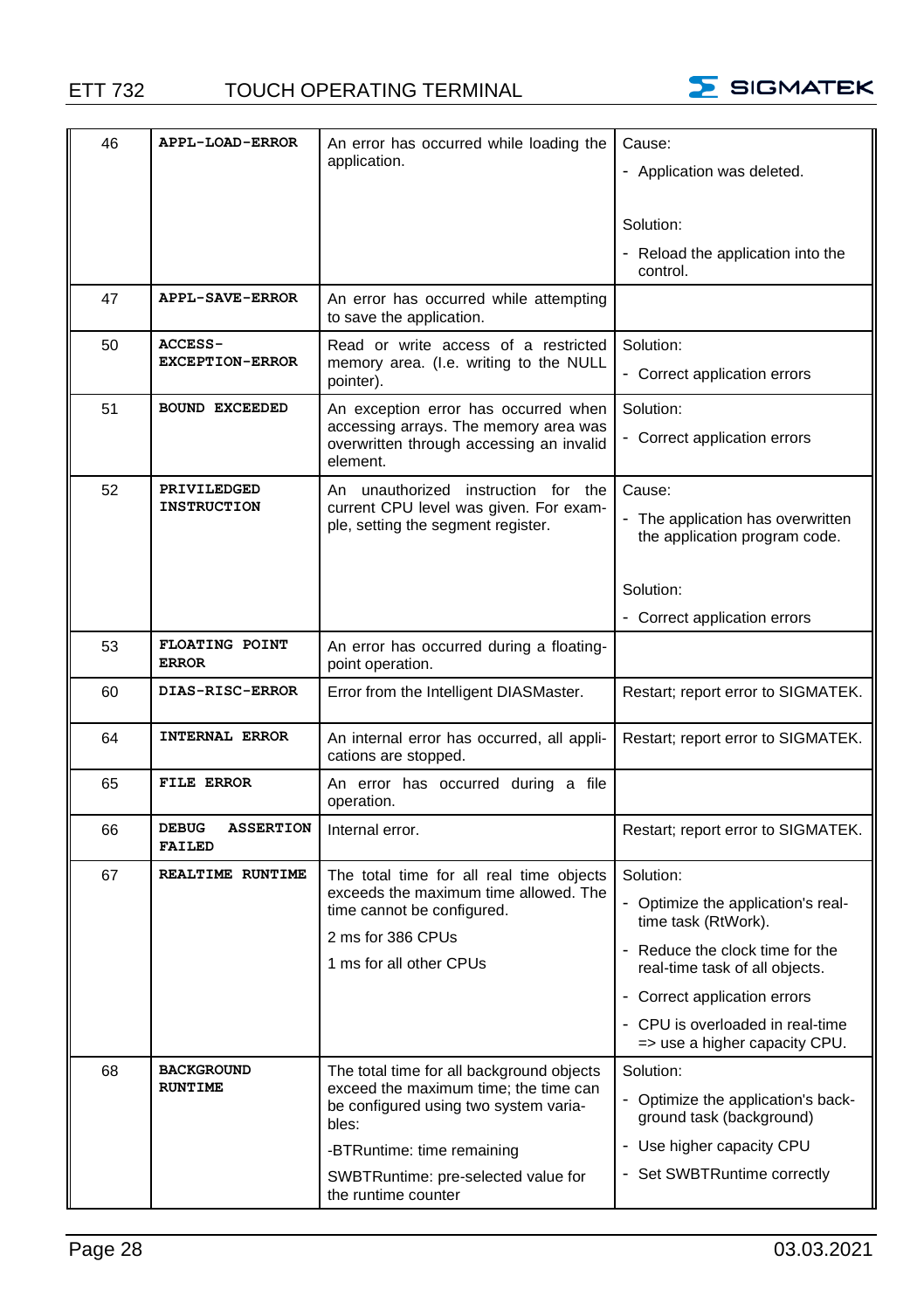

#### TOUCH OPERATING TERMINAL ETT 732

| 70  | C-DIAS ERROR          | A connection error with a C-DIAS mod-<br>ule has occurred.             | Cause:<br>The cause of the error is docu-<br>mented in the log file |
|-----|-----------------------|------------------------------------------------------------------------|---------------------------------------------------------------------|
|     |                       |                                                                        | Solution:<br>- This depends on the cause                            |
| 72  | S-DIAS ERROR          | A connection error with a S-DIAS mod-                                  | Possible causes:                                                    |
|     |                       | ule has occurred.                                                      | - real network does not match the<br>project                        |
|     |                       |                                                                        | - S-DIAS client is defective                                        |
|     |                       |                                                                        | Solution:                                                           |
|     |                       |                                                                        | - analyze logfile                                                   |
| 75  | <b>SRAM ERROR</b>     | An error occurred while initializing,<br>reading or writing SRam data. | Possible Causes:                                                    |
|     |                       |                                                                        | - SRam configured incorrectly                                       |
|     |                       |                                                                        | - Battery fort he internal program<br>memory supply is empty        |
|     |                       |                                                                        | Solution:                                                           |
|     |                       |                                                                        | - Analyze log file (Event00.log,<br>Event19.log)                    |
|     |                       |                                                                        | - Check configuration                                               |
|     |                       |                                                                        | Change internal program<br>memory supply battery                    |
| 96  | USER DEFINED 1        | User-definable code.                                                   |                                                                     |
| 97  | <b>USER DEFINED 2</b> | User-definable code.                                                   |                                                                     |
| 98  | <b>USER DEFINED 3</b> | User-definable code.                                                   |                                                                     |
| 99  | <b>USER DEFINED 4</b> | User-definable code.                                                   |                                                                     |
| 100 | C INIT                | Initialization start; the configuration is<br>run.                     |                                                                     |
| 101 | C RUNRAM              | The LASAL project was successfully<br>started from RAM.                |                                                                     |
| 102 | C RUNROM              | The LASAL project was successfully<br>started from ROM.                |                                                                     |
| 103 | C RUNTIME             |                                                                        |                                                                     |
| 104 | C READY               | The CPU is ready for operation.                                        |                                                                     |
| 105 | с ок                  | The CPU is ready for operation.                                        |                                                                     |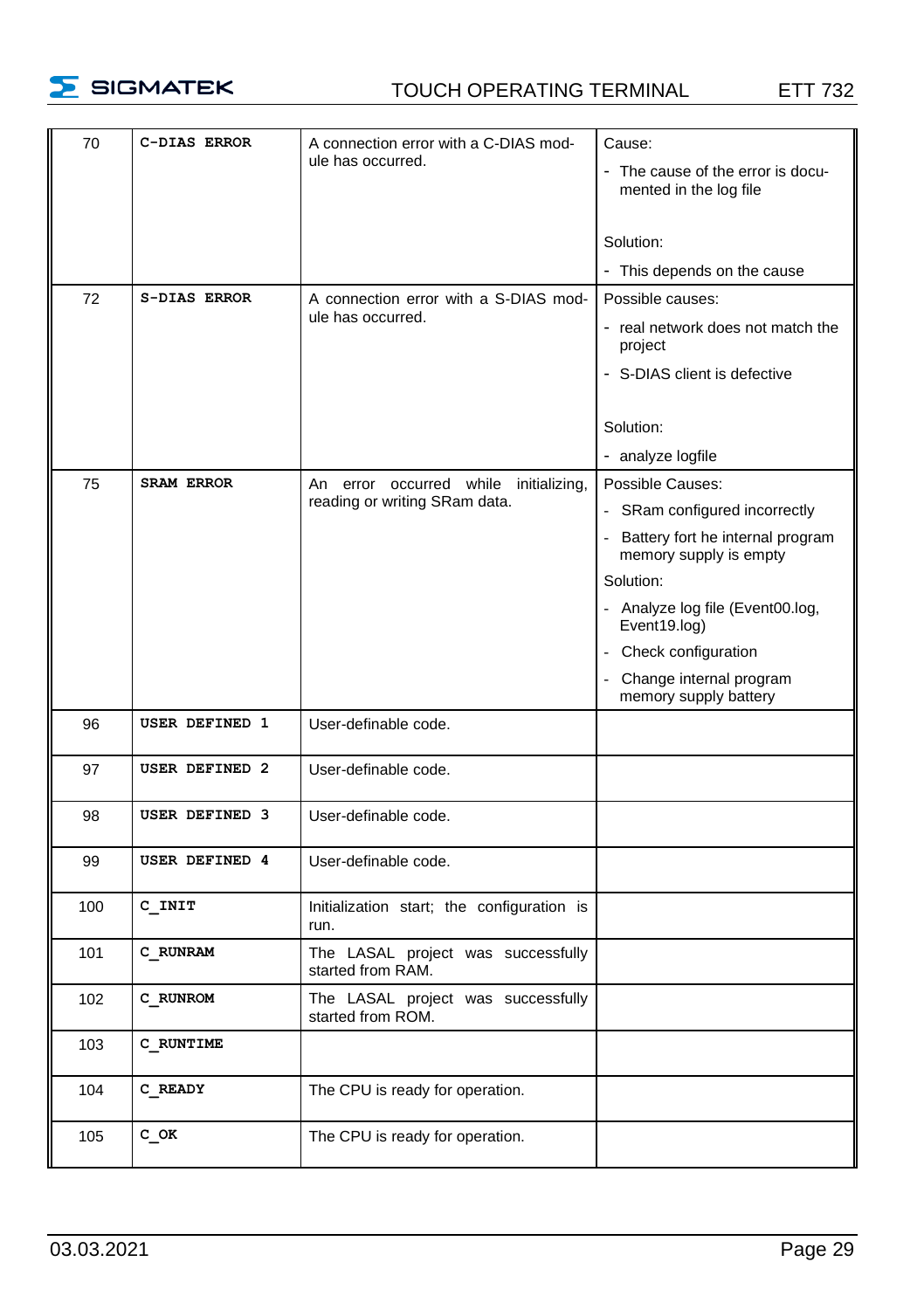ETT 732 TOUCH OPERATING TERMINAL



| 106 | C UNKNOWN CID        | An unknown object from a stand-alone<br>or embedded object, or an unknown<br>base class was detected. |  |
|-----|----------------------|-------------------------------------------------------------------------------------------------------|--|
| 107 | C UNKNOWN CONSTR     | The operating system class cannot be<br>created; the operating system is proba-<br>bly wrong.         |  |
| 108 | C UNKNOWN OBJECT     | Indicates an unknown object in an<br>interpreter program; more the one<br>DCC080 object.              |  |
| 109 | C UNKNOWN CHNL       | The hardware module number is greater<br>than $60.$                                                   |  |
| 110 | C WRONG CONNECT      | No connection to the required channels.                                                               |  |
| 111 | C WRONG ATTR         | Wrong server attributes.                                                                              |  |
| 112 | C SYNTAX ERROR       | No specific error, recompile all project<br>components and reload the project.                        |  |
| 113 | C NO FILE OPEN       | An attempt was made to open an un-<br>known table.                                                    |  |
| 114 | C OUTOF NEAR         | Memory allocation error                                                                               |  |
| 115 | C OUT OF FAR         | Memory allocation error                                                                               |  |
| 116 | C INCOMAPTIBLE       | An object with the same name already<br>exists but has a different class.                             |  |
| 117 | C COMPATIBLE         | An object with the same name and class<br>already exists but must be updated.                         |  |
| 224 | LINKING              | The application is currently linking.                                                                 |  |
| 225 | <b>LINKING ERROR</b> | An error has occurred while linking. An<br>error messaged is generated in the<br>LASAL status window. |  |
| 226 | LINKING DONE         | Linking is complete.                                                                                  |  |
| 230 | OP BURN              | The operating system is currently being<br>burned into the Flash memory.                              |  |
| 231 | OP BURN FAIL         | An error has occurred while burning the<br>operating system.                                          |  |
| 232 | OP INSTALL           | The operating system is currently being<br>installed.                                                 |  |
| 240 | <b>USV-WAIT</b>      | The power supply was disconnected; the<br>UPS is active.                                              |  |
| 241 | <b>REBOOT</b>        | The system is shutdown.<br>The operating system is restarted.                                         |  |
|     |                      |                                                                                                       |  |
| 242 | LSL SAVE             |                                                                                                       |  |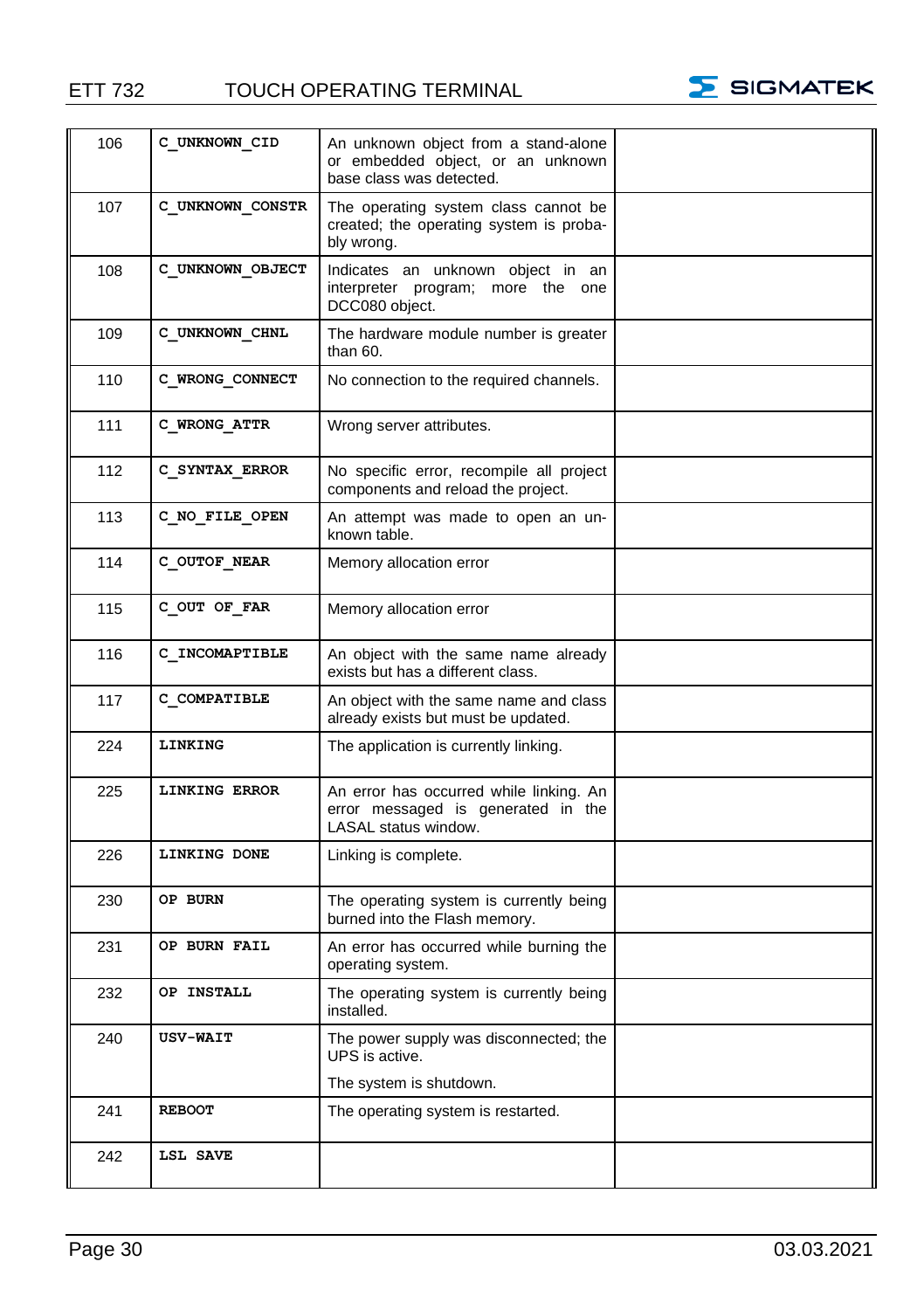

#### TOUCH OPERATING TERMINAL ETT 732

| 243 | LSL LOAD                |                             |  |
|-----|-------------------------|-----------------------------|--|
| 252 | <b>CONTINUE</b>         |                             |  |
| 253 | <b>PRERUN</b>           | The application is started. |  |
| 254 | <b>PRERESET</b>         | The application is ended.   |  |
| 255 | <b>CONNECTION BREAK</b> |                             |  |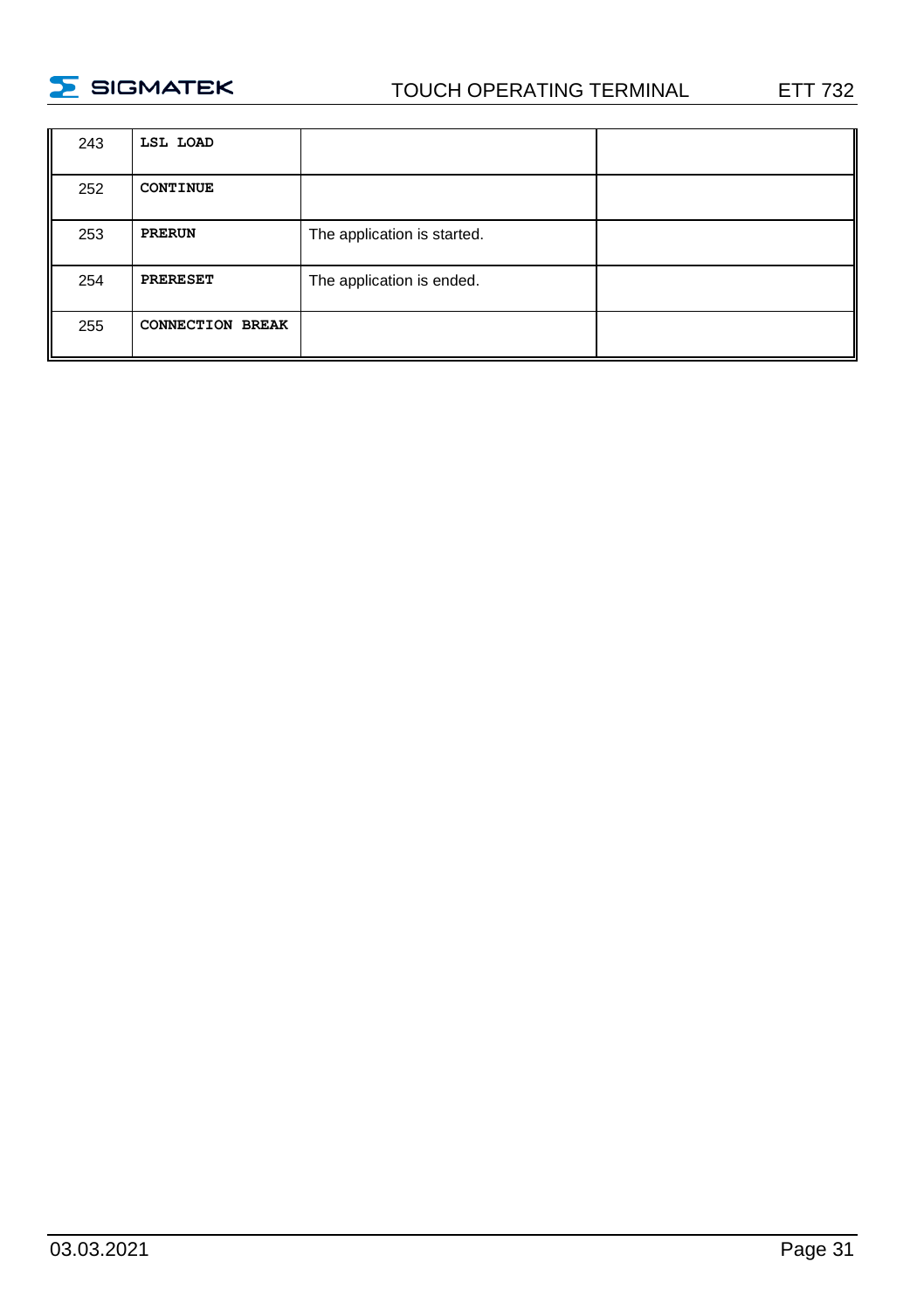

#### <span id="page-33-0"></span>**13 Cleaning the Touch Screen**

#### **CAUTION!**

**Since it may be possible to activate the touch screen by water droplets, grease spots etc., these substances should be removed with a cloth as quickly as possible. Before cleaning the touch screen, the terminal must first be turned off to avoid unintentionally triggering functions or commands!**

#### **ATTENTION!**

#### **Avant de nettoyer l'écran tactile, le terminal doit d'abord être éteint afin d'éviter un déclanchement involontaire des commandes!**

The terminal's touch screen can only be cleaned with a soft, damp cloth. A screen cleaning solution such as an anti-static foam, water with a mild detergent or alcohol should be used to dampen the cloth. The cleaning solution should be sprayed onto the cloth and not directly on the terminal. The cleaning solution should not be allowed to reach the terminal electronics, for example, through the ventilation slots.

No erosive cleaning solutions, chemicals, abrasive cleansers or hard objects that can scratch or damage the touch screen may be used.

If the terminal comes in contact with toxic or erosive chemicals, carefully clean the terminal immediately to prevent corrosion!

#### **To ensure the optimal function of the terminal, the touch screen should be cleaned at regular intervals!**

#### **Pour garantir le fonctionnement optimal du terminal, l'écran tactile doit être nettoyé régulièrement!**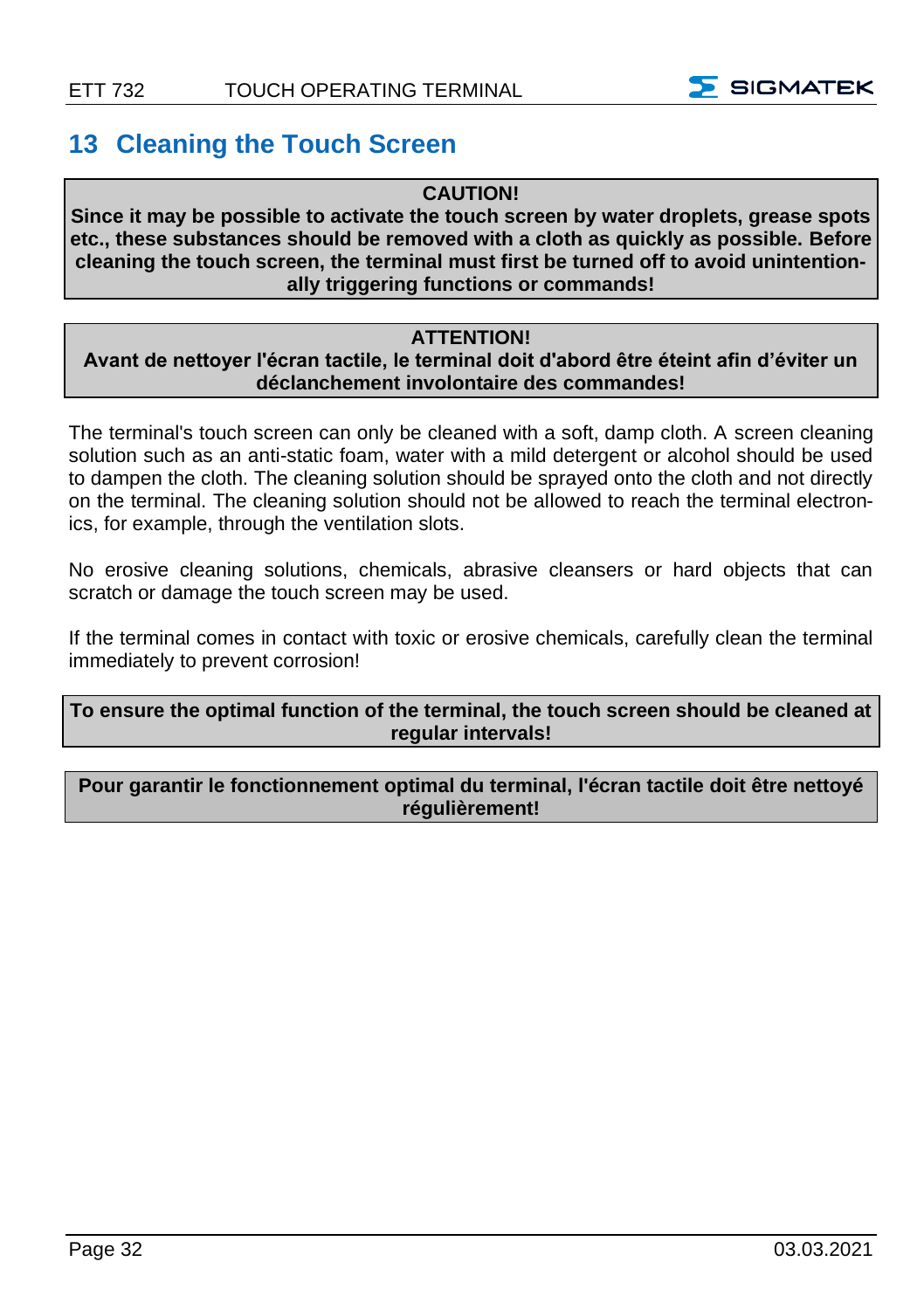## **Documentation Changes**

| Change date | Affected page(s) | Chapter                                  | <b>Note</b>                                                     |
|-------------|------------------|------------------------------------------|-----------------------------------------------------------------|
| 26.11.2014  | 5                | 1.4 Environmental<br>Conditions          | Protection type changed                                         |
| 15.06.2015  | 19               | 8.3 CAN Bus Data<br><b>Transfer Rate</b> | Note added                                                      |
| 09.09.2015  | 5                | 1.4 Environmental<br>Conditions          | Changed Protection type from IP65 to IP54                       |
| 29.10.2015  | 15               | 6 Buffer battery                         | Description adapted to actual hardware                          |
|             |                  | 6.1 Exchanging the<br>battery            |                                                                 |
|             |                  | 6.2 Exchanging the<br>battery            |                                                                 |
| 19.04.2016  | $\overline{4}$   | 1.1 Performance<br>Data                  | Table updated                                                   |
| 15.11.2016  | 27               | 11 Status and Error<br>Messages          | Error code 75 added                                             |
| 28.11.2016  | 6                | 1.5 Display                              | Pixel size updated                                              |
| 06.12.2016  | 5                | 1.2 Electrical re-<br>quirements         | Added UL standard<br>consumption of power supply corrected      |
|             |                  | 1.4 Environmental<br>condition           | Added Operating conditions and conditions to Protection<br>type |
|             | 6                | 1.6 Miscellaneous                        | <b>Added Standard</b>                                           |
|             | 13               | 6 Buffer Battery                         | Added battery surveillance                                      |
| 09.01.2017  | 5                | 1.2 Electrical re-<br>quirements         | Changed consumption of power supply max value                   |
| 23.01.2017  | 5                | 1.2 Electrical Re-<br>quirements         | Table content changed                                           |
|             |                  | 1.4 Environmental<br>Conditions          |                                                                 |
| 09.05.2019  | 20               | 8 Display "Burn-In"<br>Effect            | Chapter added                                                   |
| 15.07.2020  |                  | 6.2 Exchanging the<br>Battery: Option 2  | Chapter adjusted                                                |